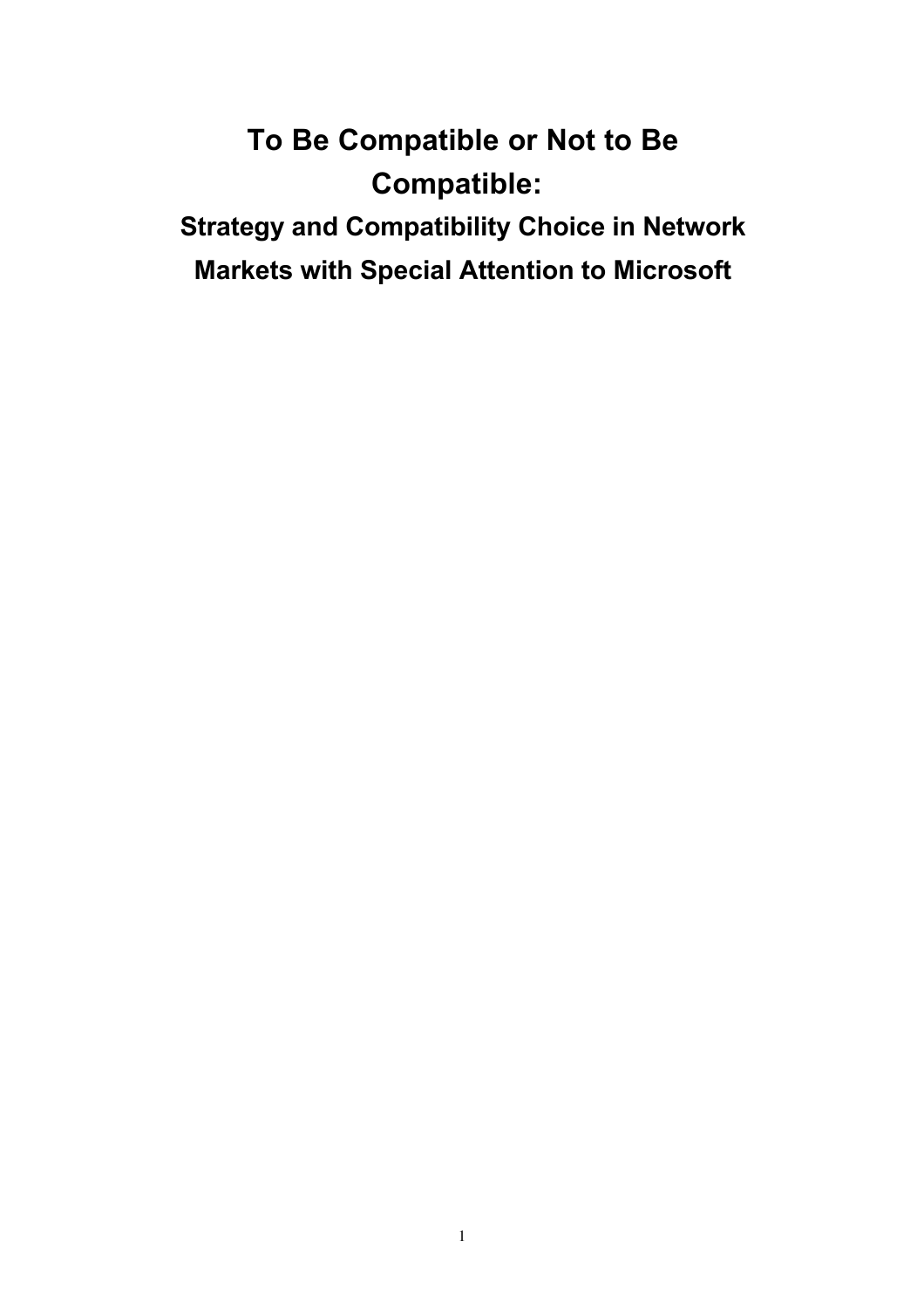# **Contents**

- 1. Introduction
- 2. Network Effects: Background
- 3. The PC Industry and Microsoft
	- 1. Interfaces, APIs, and the Applications Barrier to Entry
	- 2. General Remarks
	- 3. Some Stylized Facts about the PC Industry and Microsoft
- 4. A Model of Porting
	- 1. Introduction
		- 1. A Basic Framework
		- 2. Porting and Compatibility
		- 3. Background
	- 2. The Model
		- 1. Makers of Hardware
		- 2. Makers of Software
		- 3. Consumers
	- 3. Results
		- 1. Equilibrium
		- 2. Some Possibilities for the form of  $e(c)$ 
			- 1. Quadratic (linear marginal):  $e(c) = x_1c^2 + x_2c$
			- 2. Cubic (quadratic marginal):  $e(c) = x_1 c^3 + x_2 + c^2 x_3 c$
		- 3. Welfare
	- 4. Discussion
		- 1. The Expenditure by M: *e*
		- 2. Integration: Entry by M into the S Market
			- 1. Introduction
			- 2. The Control of Porting
	- 5. Future Work
		- 1. The Consumer Utility Function: More General Cases and Providing Micro-Foundations
		- 2. Endogenizing S firm Behaviour
		- 3. Integration as a remedy for damaged S
		- 4. Innovation
		- 5. Exogenous Changes to *c*(*e*) due to Innovation and the Response of M
- 5. Conclusion
- 6. Appendix
	- 1. Equilibrium
	- Welfare 2.
		- 1. Total Surplus
		- 2. Consumer Surplus
	- 3. The Control of Porting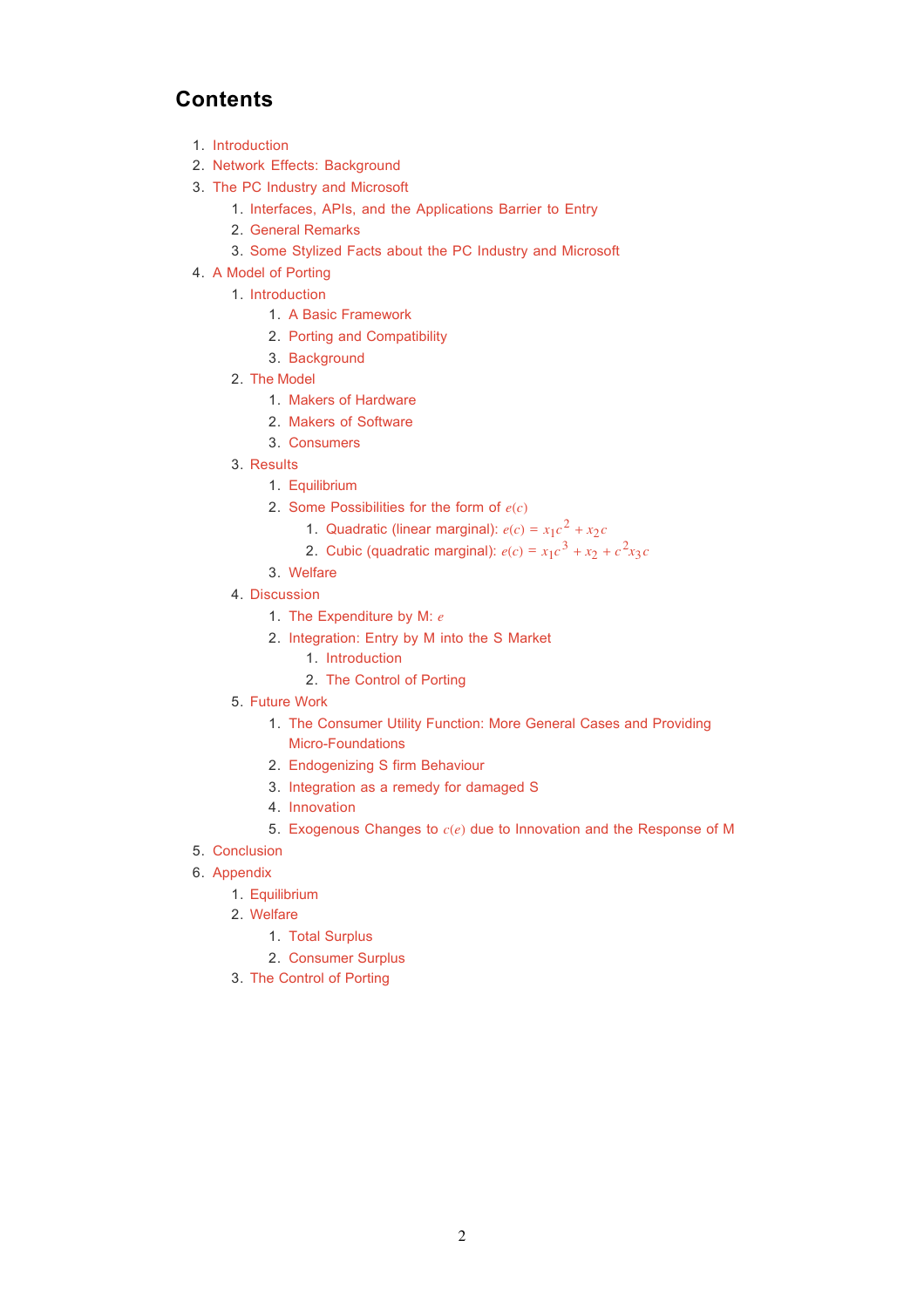# **Introduction**

This essay examines strategic behaviour in network markets with particular attention to compatibility choice and the ability of a dominant firm to control that choice. A model of porting is developed that addresses this particular issue and allows us to analyze welfare outcomes and draw conclusions on policy. It also provides a novel interpretation of integration in a network market.

We also survey the activity of Microsoft in order to put flesh on the bones of theory and to provide motivation for the model. The behaviour of Microsoft has now, in consequence of the antitrust suit, been the subject of voluminous comment<sup>1</sup>. There has been significant dispute among economists over the facts of the case, their economic interpretation, and most importantly of all, the ramifications for antitrust conduct and enforcement. An element central both to the Judge's analysis of the case and to subsequent discussions has been the, so-called, 'applications barrier to entry' (ABE) and strategic behaviour by Microsoft to maintain the barrier.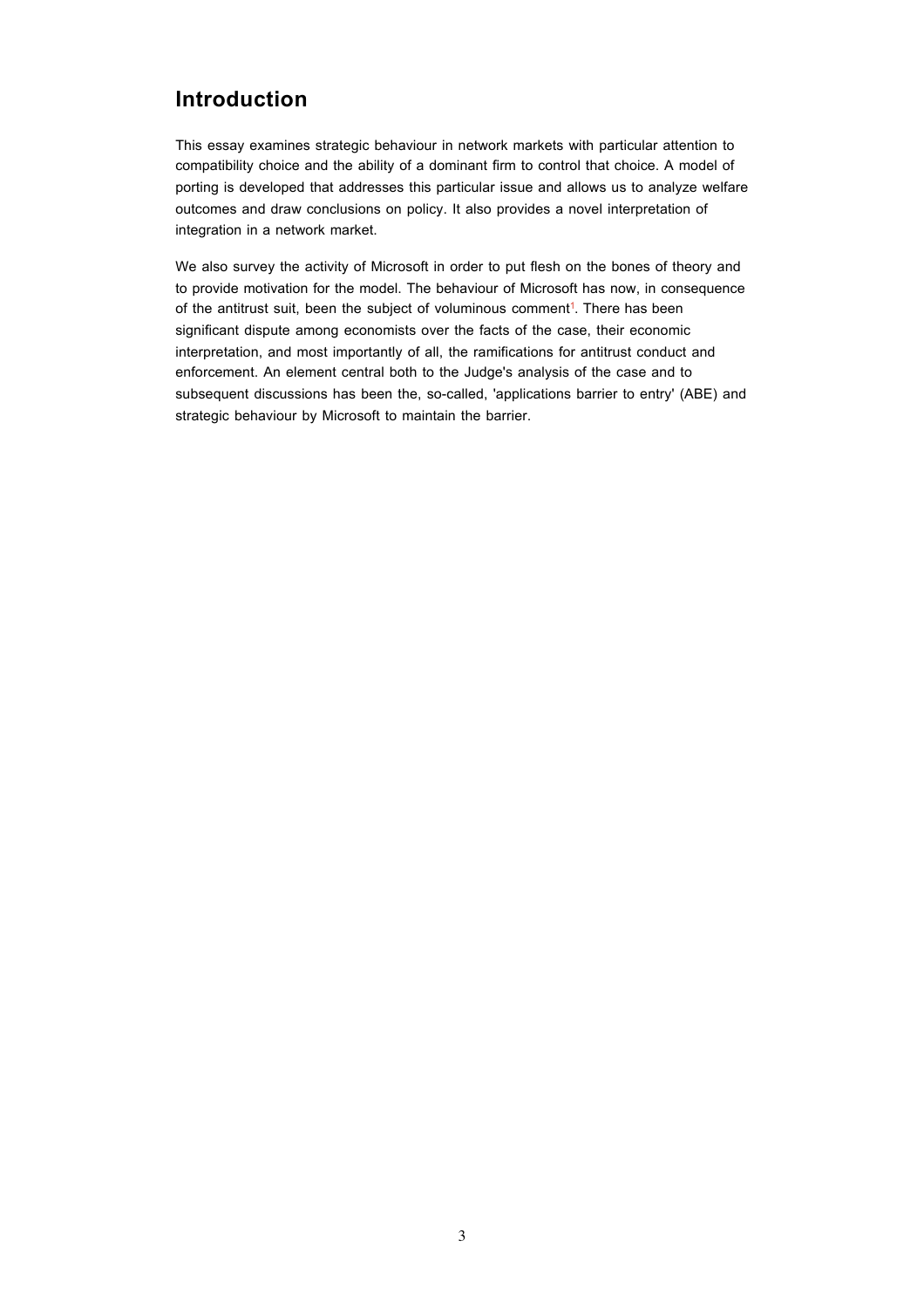# **Network Effects: Background**

We deal with markets displaying a Network Effect (NE). Network effects can be usefully divided into two direct and indirect forms. Network effects, particularly when they are direct, are also called network externality. The externality aspect of network effects will be the subject of further comment below.

#### Network Effect

A good (G) is subject to a network effect if either directly or indirectly its utility to an individual is a (rising) function of the size of the network of which that good is a part. Formally we have (potentially in reduced form) indirect utility function for G of the form  $v(n_G)$  (omitting all other variables for simplicity) where  $n_G$  is the number of users of G. The crucial words here are 'reduced form'. This permits us to have network effects where there are *no* direct effects to a user from other users' possession of the good. Rather the effect happens indirectly - most commonly operating through markets in complementary goods2. The idea being that once a full set of equations describing demand and supply in these markets (including the dynamics) were written down there would be a representation in reduced form similar to the above indirect utility function<sup>3</sup>.

Direct Network Effect / Network Externality (DNE)

A good G is subject to a direct network effect if its *direct* utility to an individual is a (rising) function of the number of those who use this good. A good example of this is provided by a communications network: the more people who have a phone the more useful that phone is to each individual as they can call more people with it. The impact on the utility function is direct and is not the result of a rise in the number of complementary goods or similar process. The most obvious examples are provided by communication networks whether it be languages (such as English) or telephones.

#### Indirect / Virtual Network Effect (INE)

This covers the reduced form case discussed above. Normally the effect operates through the existence of complements. Classic examples would be in a hardware and software market where consumers care about variety of software and more software is supplied for a given hardware system the more users there are of that system. Other examples would be ATM machines, payment card networks<sup>4</sup> and post-purchase service availability for durable goods such as dealership networks for cars (the greater the number of other owners of your type of vehicle the more places there will be to get your car serviced or repaired).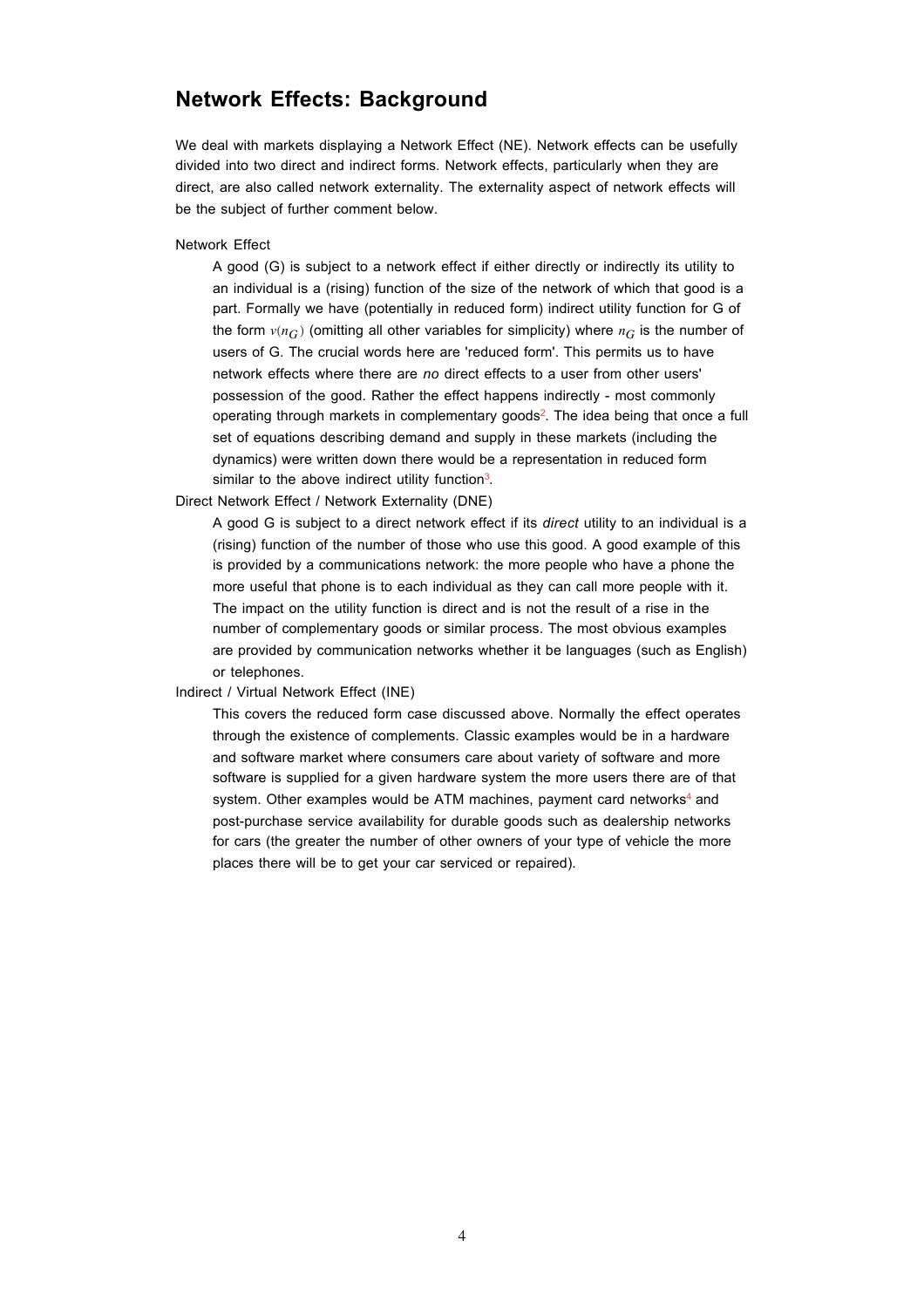# **The PC Industry and Microsoft**

This section provides summarizes some of the evidence of the PC Software market and the behaviour of Microsoft into a set of 'stylized' facts. Familiarity with some computing knowledge and terminology is assumed as is a grasp of basic history of the PC and associated software though some terms of relevance are defined below.

### **Interfaces, APIs, and the Applications Barrier to Entry**

APIs and Interfaces

API is an acronym for Application Programming Interface. This denotes the interface that an OS or any other large software component offers to client applications. The concept and use of interfaces is common to all areas of industry in which specialization exists. It is the definition of a clear interface between two components that allows them to be made separately. But it is in computing that this feature has particular prominence. All complicated software systems utilize interfaces to modularize the programs and thereby simplify their design. The question is who controls such interfaces. Interfaces can be classified as closed, semi-open and open. An open interface is open both for clients and implementors. This is exemplified by a standard and is a central idea to much of the network literature. A semi-open interface is open to clients for free but may be unavailable to implementors in the sense that they can be changed at will by their owner and information is not made available<sup>5</sup>. A classic example of a semi-open API is that provided by the Windows OS. Finally a closed API is one which is open neither to implementors nor to clients. Such an interface is exemplified by the Sony Playstation API which is only accessible to games companies who license it from Sony.

The history of computing in the modern era (from approximately 1970) can be seen as the provision of every higher level interfaces that provide ever greater levels of abstraction of the underlying system. This increase in abstraction is heavily tied to the increase in computing power. Every time a lower level system is encapsulated in an API, speed is reduced by the need to translate between this extra layer. Thus in the early days even a basic OS that would provide an interface to low level hardware was considered a luxury that represented a profligate use of system resources. Yet by the late 1990s systems such as Java had been developed that provide a whole other interface layer again on top of the underlying OS.

Applications Barrier to Entry (ABE)

The Applications Barrier to Entry is the name used during the Microsoft anti-trust case to the indirect network effects relevant in that situation<sup>6</sup>. These network effects are as follows: An OS and the software applications written for it are complementary products. Software application developers wish to write for an OS with the largest number of users (actual or potential) while consumers wish to purchase an OS (and underlying hardware) that allows them the greatest variety and quality of applications (they care little for the OS itself). Putting these effects together we get a classic indirect network effect operating in the OS market. More users of the OS result in more applications which leads to greater utility for an individual consumer.

The ABE is has a close relation to the control of interfaces. Applications are written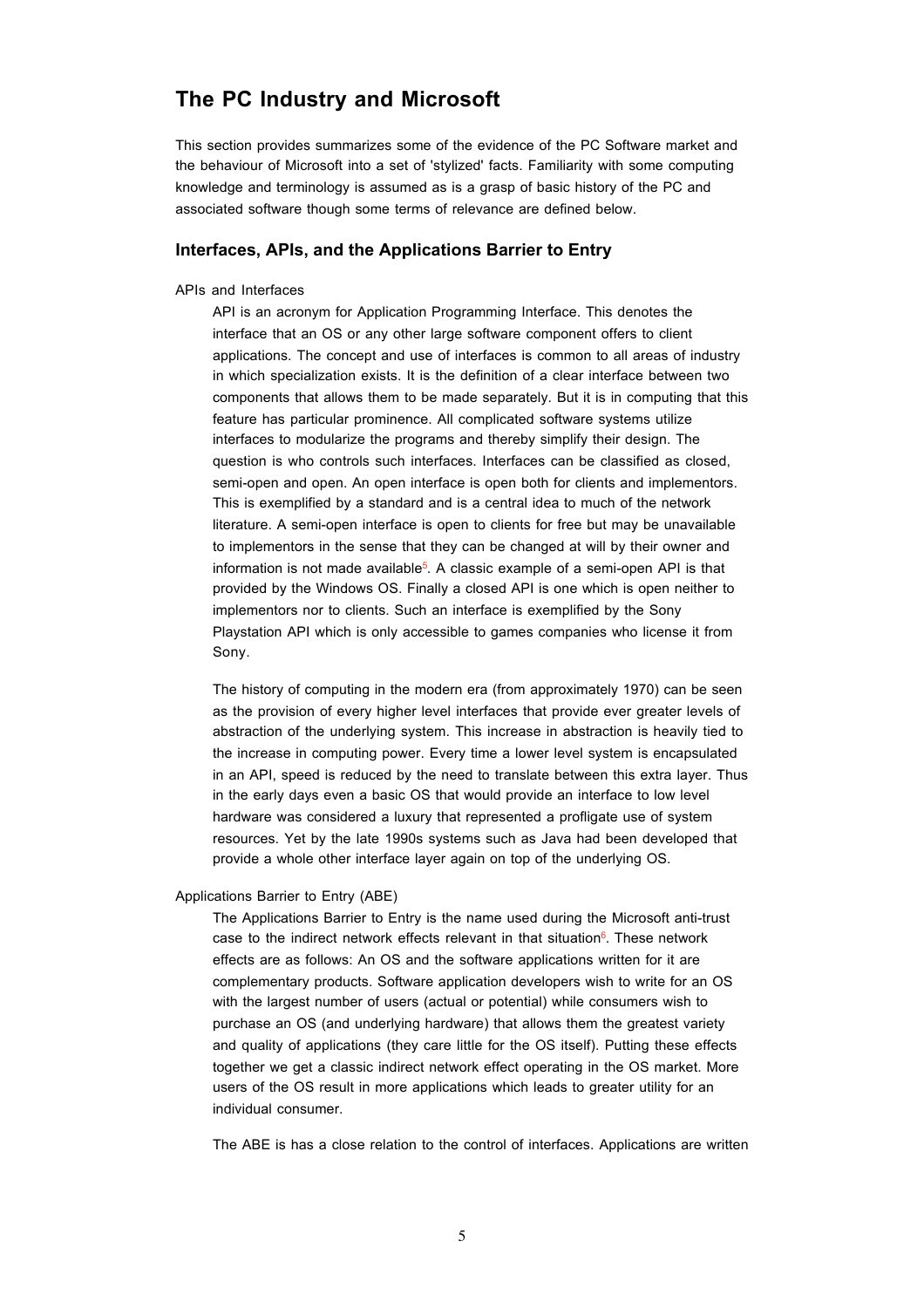against the API of the underlying OS. If that API is open it will make it much easier to clone that API on another platform. This in turn will allow applications to be easily ported and an ABE to be easily overcome. Conversely a semi-open or closed API will make it much harder to overcome the ABE.

# **General Remarks**

- **Economies of Scale:** Computer hardware and software both display significant 1. economies of scale deriving in the main from large up front fixed cost. In the case of hardware this stems from the creation of plant and machinery and a distribution system. In the case of software this derives from the its nature: once a program is written new copies can be produced (literally) at the touch of a button but the development of the initial working copy may be very time consuming<sup>7</sup>.
- **Technologically fast moving:** Computer processing power has followed Moore's law 2. and doubled approximately every 18 months. Similar statistics have held for both magnetic hard disks and RAM (random access memory). The lifetime for a particular generation of a product in the IC industry can be anything from under twelve months to 7 years [[#irwin 1994#]]. In software progress moves, if anything, at a faster rate.
- 3. **Switching Costs (that are manipulable):** Switching costs develop in both the hardware and software industries for users. This can derive from three main sources: investment in capital goods, investment in complementary skills and knowledge (human capital), and investment in formats and interfaces (for example in the storage of data). These costs can vary significantly and often this can be controlled by the producers. So, for example, a software writer can choose whether their application (e.g. a word processor) stores its data in a closed format and therefore make it harder to switch to a competing product.

# **Some Stylized Facts about the PC Industry and Microsoft**

**Competition within an Open Standard in the Hardware Market:** The 1. IBM-compatible PC came rapidly to dominate the PC hardware market. This was due, in no small part, to the very active competition. This in turn was due to several factors: a) IBM built their PC with off-the-shelf components (including the operating system) and a semi-open BIOS (this was due to internal pressures and in retrospect - a miscalculation about the market b) reverse engineering of the BIOS by Compaq c) slow reaction by IBM that permitted a critical mass of other entrants before IBM woke up and tried to proprietarize its system with the microchannel architecture in 1987<sup>8</sup>.

### **Monopoly of standard and of supplier in the OS market:** 2.

- **DOS:** Microsoft rapidly came to dominate the PC market with its MS-DOS 1. clone of the CP/M operating system. Essential to this success was the licensing of MS-DOS to the independent IBM-compatible 'clone' producers and the errors by others such Gary Kildall of Digital Research who refused to license CP/M to IBM. Note that MS-DOS and PC-DOS (IBM's version that they received from Microsoft) were both initially repackaged QDOS (Quick and Dirty Operating System) which Microsoft had had no hand in creating but had licensed and which was itself a barely legal 'clone' of Digital Research's CP/M. TODO: statistics.
- **Windows:** AS DOS turned into Windows the monopoly of proprietary system 2. and supplier (Microsoft) deepened. At the same time the PC market continued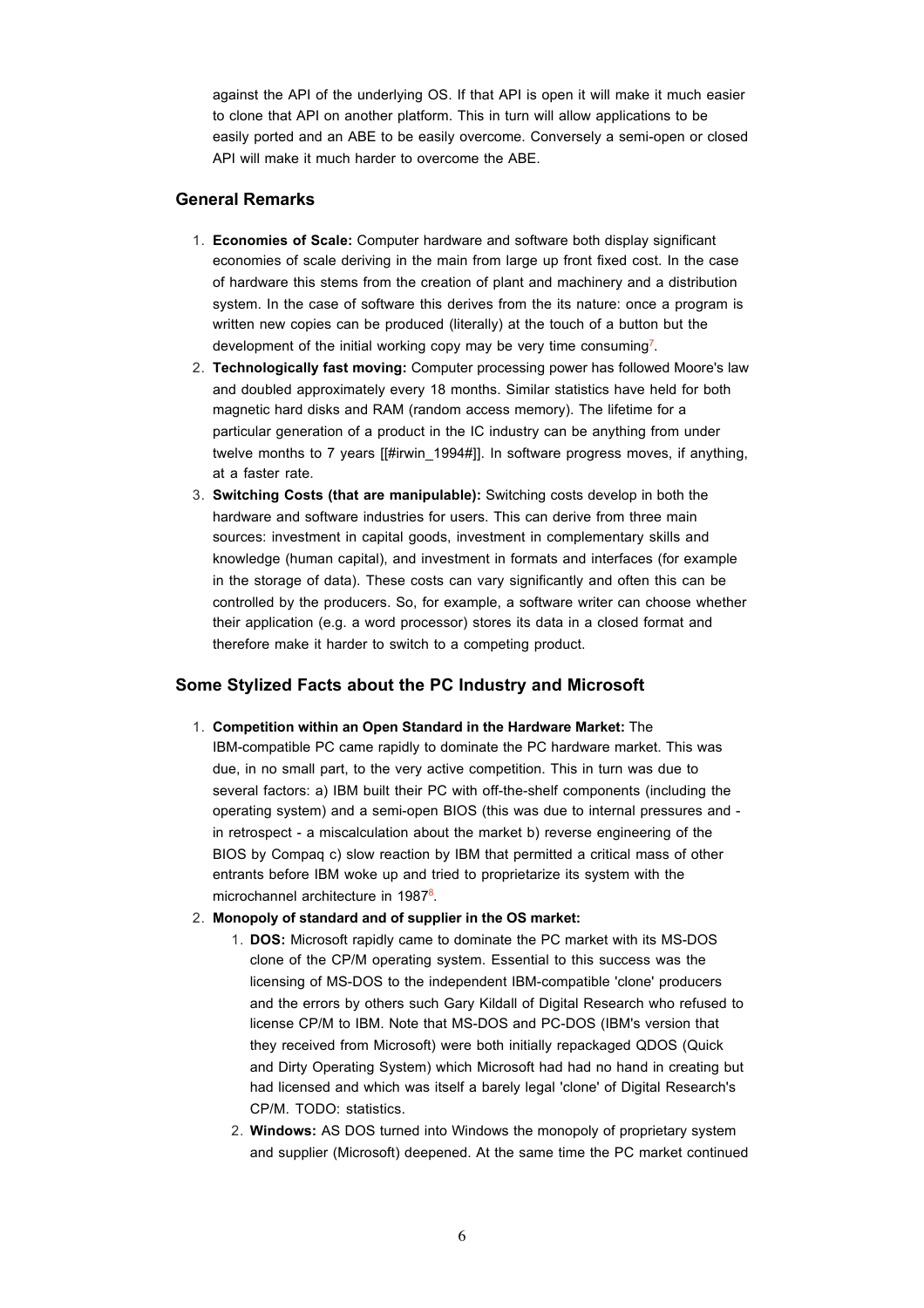its rapid expansion. By the late 1990s Microsoft controlled over 90% of the PC OS market<sup>9</sup>

- **Entry into applications software market:** Microsoft at a very early stage entered 3. the applications market:
	- 1. It did so not only in the complementary market (i.e. applications for MS-DOS or Windows) but also produced for the Macintosh
	- 2. Microsoft has continued to expand significantly throughout its history into the applications market. By the late 90s it had entered many of the major applications areas and in some had achieved a monopoly position similar to that in the OS market (for example from the release of Windows 3.1 onwards Microsoft Office rose to rapidly dominate the productivity suite market - the second biggest market after than for the  $OS^{10}$ ).
	- Microsoft has derived very significant revenues from certain of its 3. applications
	- At other times it has appeared to produce applications with little regard to the 4. direct revenue from these applications
	- 5. It has engaged in direct and indirect tying between the applications and OS  $market<sup>11</sup>$
	- 6. It has specifically attempted to obstruct the development of applications that could act as higher level APIs and thereby 'commoditize' the underlying  $OS<sup>12</sup>$
- **Use of tying and exclusionary dealing:** Microsoft entered into exclusive dealing or 4. tying arrangements in both vertical directions. Downwards into hardware it negotiated quasi-exclusive dealing arrangements with a multitude of OEMs to have its OS installed<sup>13</sup>. Moving upwards into applications Microsoft, as already mentioned above, either directly or indirectly tied applications software to its system.
- **Consciousness of the Applications Barrier to Entry and a desire to maintain it:** 5. There was significant amount of evidence from internal memoranda that Microsoft executives were well aware of the ABE and the need to maintain it<sup>14</sup>. They were also highly conscious of the long term dangers of any 'commoditization'<sup>15</sup> of the underlying OS from which so much of their power and profits derived. There is also the evidence from Microsoft's behaviour which showed very clearly that they were willing to engage in actions and expenditure whose main purpose was to maintain, and extend, the ABE.
- **A platform is never entirely secure:** This is evident from the concerns evinced by 6.Microsoft executives and from subsequent developments. Ten years after the launch of Windows 95 Microsoft's position while still robust (with percentage share still well above 90%) seems threatened from several directions. As Gates so accurately predicted (see previous footnote) browsers have come to offer a increasingly rich alternative API and GUI platform. Microsoft's many ventures in recent times have not been very successful and very serious competition for its OS market is materializing from the open source version of Unix Linux.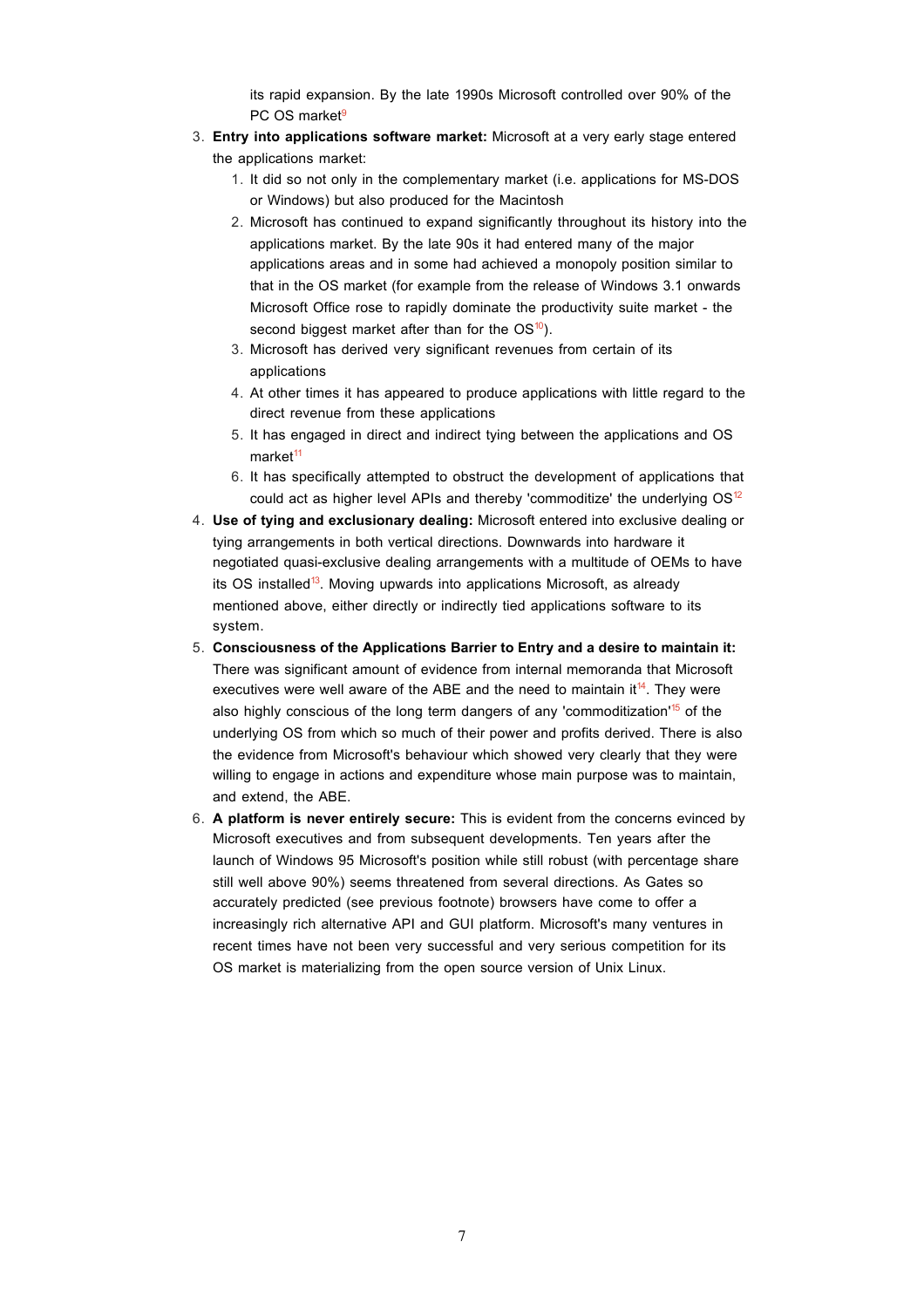# **A Model of Porting**

# **Introduction**

### **A Basic Framework**

Before proceeding it will be necessary to establish some terminology and a basic framework.

There exist two complementary types of good. For simplicity they are denoted by: H ('Hardware'), S ('Software'). We take H as representing a complete system or platform and it need not be encapsulated in a single good. A piece of 'software' only work with a single H system. Hardware and software are purchased by end users/consumers whom we denote, as a group, by C.

There will be only limited number of H systems, normally only one or two even. This will be due to a combination of network effects and economies of scale (large fixed costs). The S market contains a large number of firms competing directly or in a form of monopolistic competition.

There may be many or a single supplier of a particular H system. Many suppliers of a single H is competition *within* a standard. Many proprietary H (with a single supplier therefore) is competition *for* a standard (this is more along the lines of [[#katz\_ea\_1985#]], see also [[#augereay\_ea\_2004#]]). When there is a single supplier of an H system we will refer to that supplier as the monopolist M. It is important to keep in mind that S1 and H1 do not refer to firms but to systems. The structure of the market within these systems is not yet specified. We may have anything from monopoly to something very close to perfect competition operating in each market

Diagram 1

|    | C              |    |
|----|----------------|----|
|    | L              |    |
| S1 | S2             | Ш. |
|    |                |    |
| Η1 | H <sub>2</sub> |    |

Examples of such systems include:

- Operating Systems (H) and Applications Software (S)
- The telephone infrastructure (H) and services (S) provided on top of the underlying physical network. Services include local and long distance calling, email, web-browsing etc.

### **Porting and Compatibility**

The model I introduce is designed to focus on the ability to 'port'. That is the ability for an S firm to convert its product to run on a different H system from the one for which it was originally designed. Thus we are less interested here in the traditional concerns with the establishment of market share in the network market and the methods by which consumers form expectations<sup>16</sup>. Rather we focus on the behaviour of a dominant firm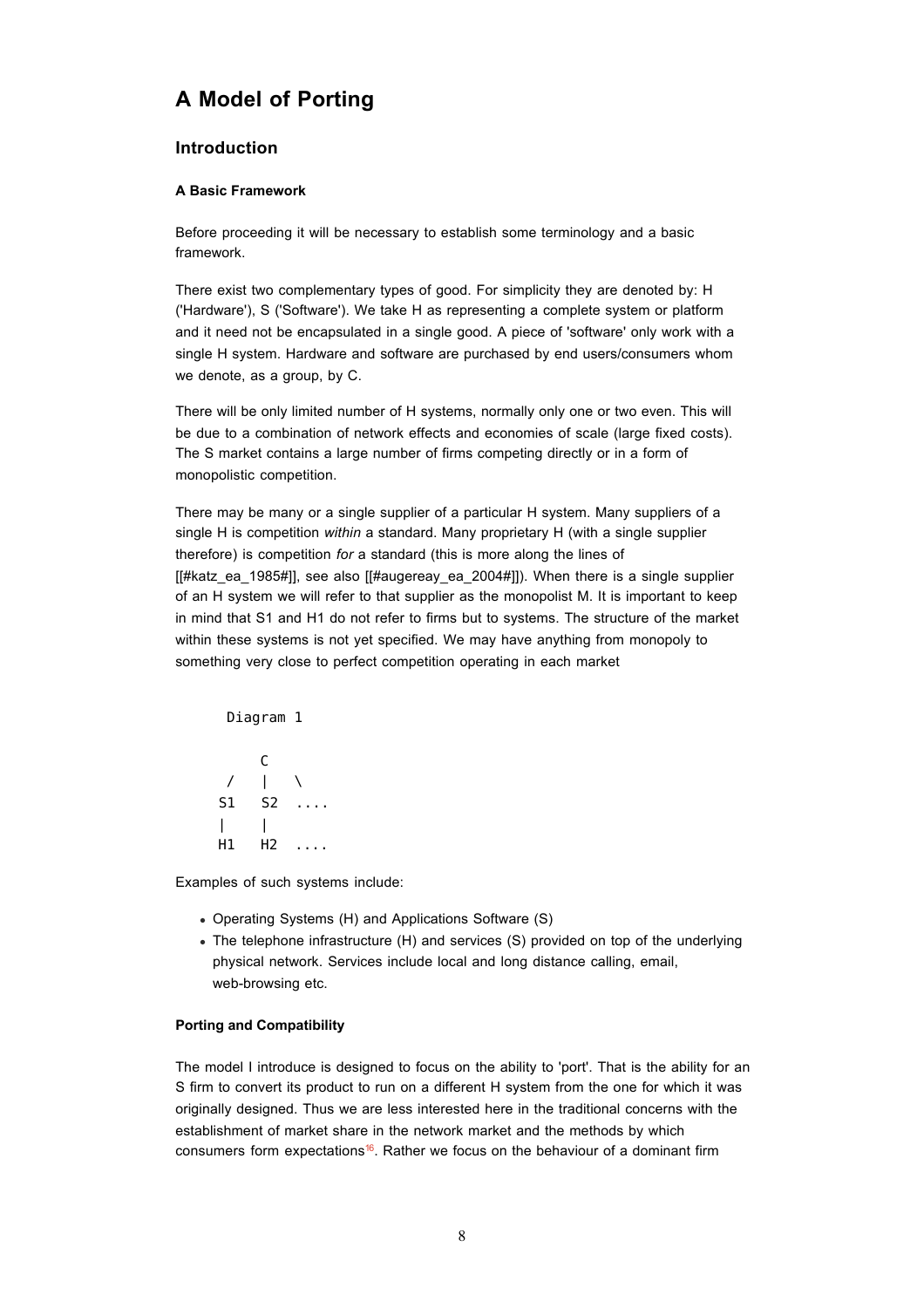once such a position has been reached.

The ability to port is analogous to the question of compatibility. Adapting the diagram from above we have:

 Diagram 2 C / | \ / A | \ S1 <-> S2 .... | B | H1 <-> H2 ....

Porting is indicated by the arrows at A is parallel to the issue of compatibility indicated by arrows at B.

Thus we can see the question of porting as analogous in an S/H market to direct compatibility in a simpler model with direct network effects. Given this close analogy it will be worth summarizing the conclusions reached in the general literature on compatibility and converters. The main points made by the literature are as follows:

- Focus on compatibility that is not, and converters that are not, perfect. In the case where converters are perfect all firms are then competing in the same market and traditional competition returns - albeit with a single large remaining network effect and the interesting strategic and welfare questions disappear
- Compatibility as strategy. The general message is that large dominant firms will not want compatibility while smaller firms will want it:

A firm with a large installed base, or that would have a big expectations advantage, will thus tend to prefer incompatibility. A firm might most prefer in compatibility when (as a practical matter) any competition for expectations is all but over and it controls expectations.

[farrell\_ea\_2001:43]

- Welfare effects can be ambiguous particularly when we don't have full compatibility ([[#katz\_ea\_1985#]] propositions 6-10, 435ff). The effect of (imperfect) converters can also be ambiguous due to the potentiality for too little standardization  $[$  [#farrell ea 1992#]] (in particular prop 12  $[$ #farrell ea 1992:31#]]).
- Enforcing or facilitating compatibility. This can be a solution to failure to standardize [[#augereay\_ea\_2003#]], [[#farrell\_ea\_2001:43-44#]]. It can also be used as a tool of competition policy. However given that competition in network industries is 'non-standard' caution must be used, especially as the literature demonstrates that often the welfare effects of standardization - and the effect on competition - may be ambiguous.

#### **Background**

The model shares some common inspiration with that of Farrell and Saloner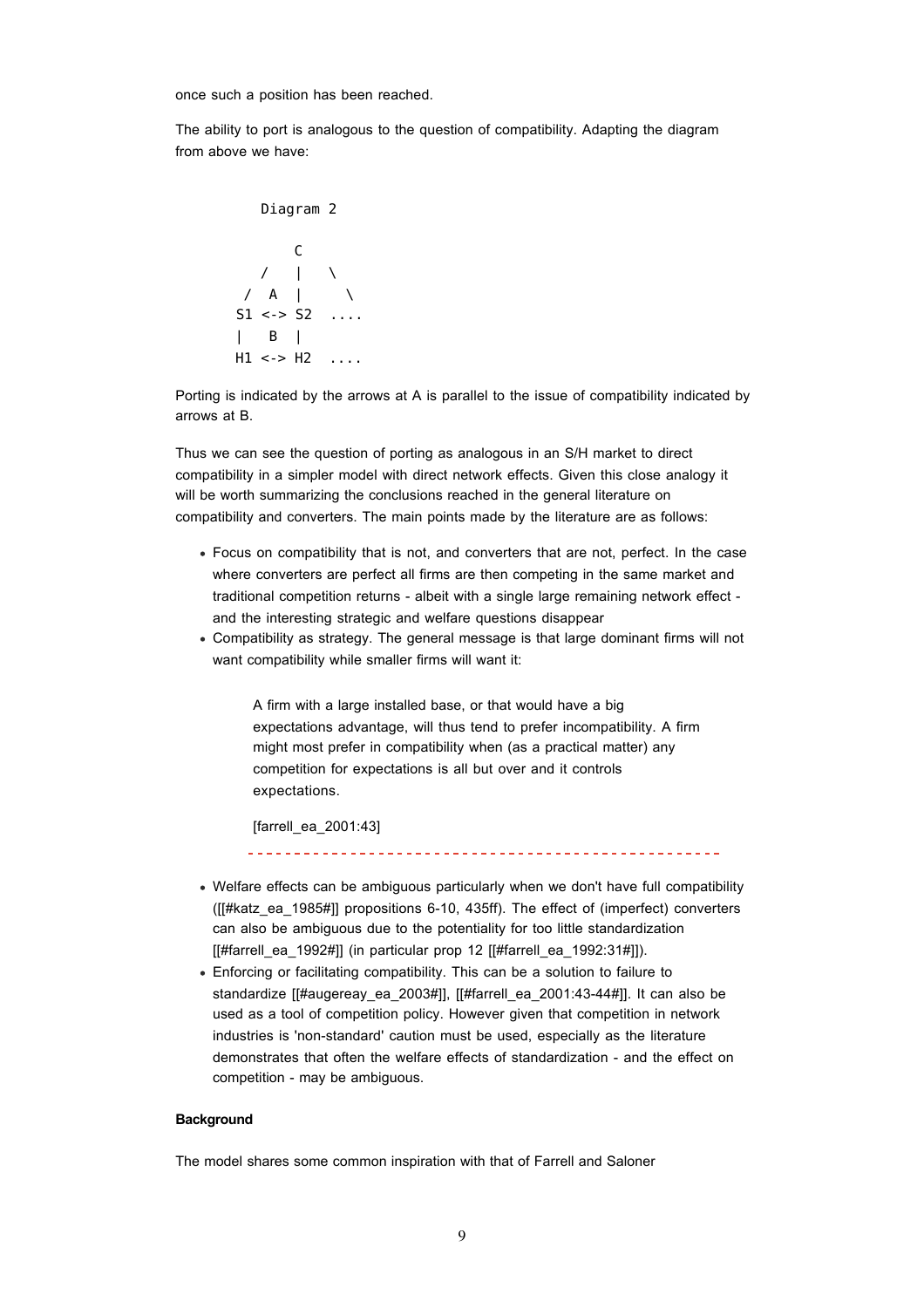[#farrell ea 1992#]], and that of Church and Gandal [[#church\_ea\_1992#]] but differs from either of them in important respects. The model of Farrell and Saloner investigates the consequences of the use of 'converters' in a market with (direct) network effects. Porting can be seen as similar to the provision of converters. However a porting model relates to a market where network effects are indirect and we have a two tier industry with S sitting on top of H. As we shall see this has important consequences for the model and for the focus of our analysis.

Church and Gandal meanwhile have a model with an industry structure more similar to our setup but their focus is on the behaviour of the S market and the equilibrium distribution of S firms across H systems. In their model the behaviour of H firms is not at issue and is not examined. Given that our particular interest is in the behaviour of M, the controller of a particular H system, this leads us again to have a markedly different approach. Nevertheless the framework, and some of the background results of the Church and Gandal model remain relevant.

A crucial point to our analysis is that network lock-in and its associated monopoly, even when well-entrenched, is not unassailable. As Bresnahan notes *" ... the theory [of networks] is sometimes written so that there is permanent lock-in -- entry never overcomes the very high barriers of the installed base effects. This is simply theory's habit of rounding "difficult" up to "impossible" for expositional clarity. "*[bresnahan\_2001:11]

This elision of difficult and impossible, while useful for analytical ease, creates a crucial lacuna in understanding the behaviour of a firm such as Microsoft whose monopoly derives from (indirect) network effects. This is because it ignores - and thereby obscures - *the* primary motivation for much of such a firm's activities: the preservation and extension of the indirect network effects - the barriers to entry - that create its monopoly<sup>17</sup>. For, if we assume such monopoly is already unassailable, the monopolist will have no need to entrench itself further.

However, in practice, even in the case of a highly entrenched firm with a very large installed base, actual or potential competition will exist. Moreover technological change will not be entry agnostic - it can be used either to increase or decrease the barrier to entry. Given this fact, technological change and innovation takes on a strategic character and an incumbent firm may well have very large incentives to engage in activities that enhance its own position and reduce the possibility of the entry by competing firms and platforms.

### **The Model**

There exist two types of complementary good: a 'Hardware' (H) good and a 'Software' (S)  $good^{18}$ . S runs on top of H. We assume that H only facilitates the consumption of S and has no utility in itself. There may be several H 'systems' and a S good will only be compatible with a single H system. There are 2 time periods indexed by 1,2. There are three types of agent:

#### **Makers of Hardware**

- There are two types of H system: H1 and H2.
- System H1 and H2 which are incompatible. So S that runs on H1 does not run on  $H2.$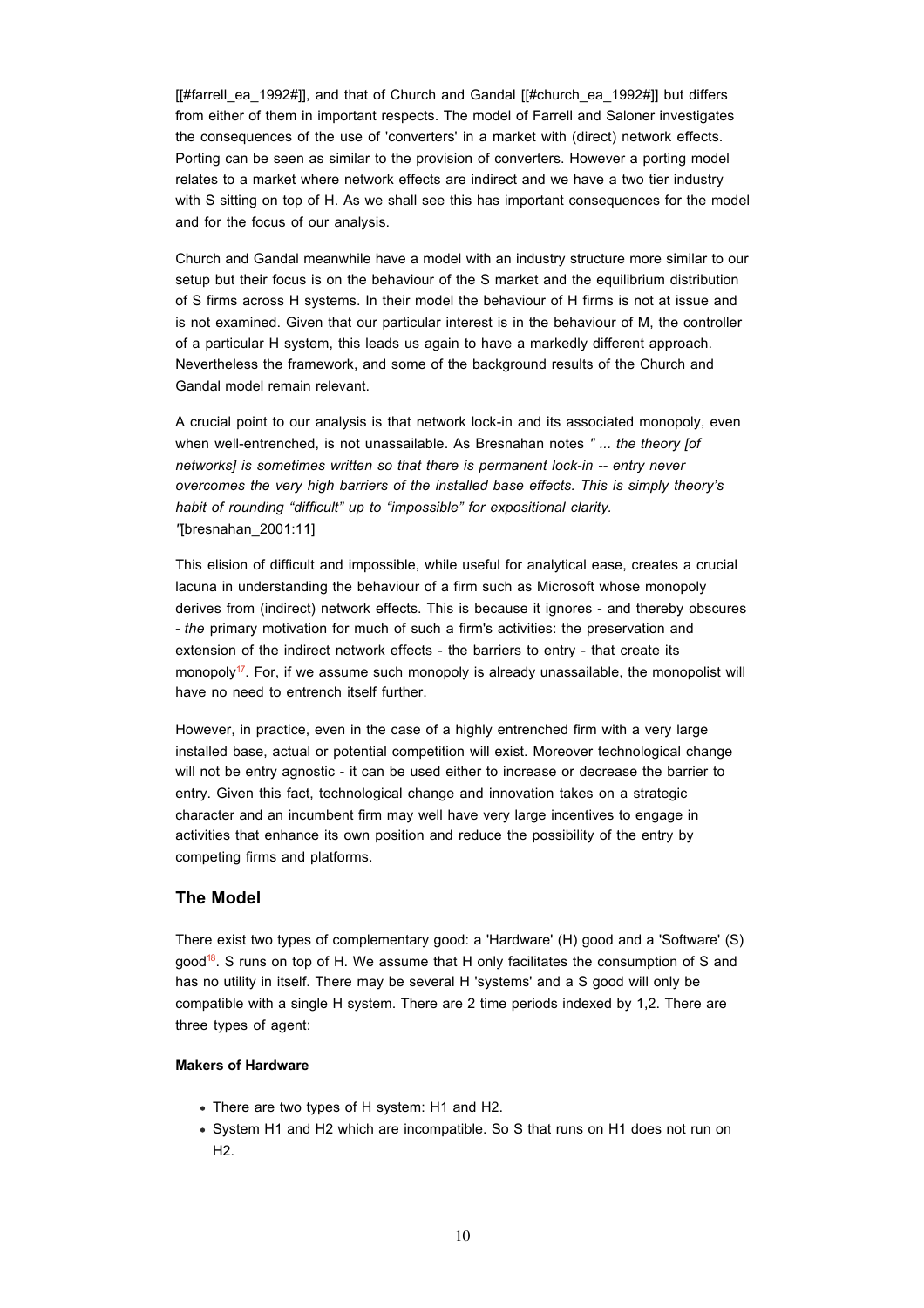- H1 is controlled by a monopolist M. M can choose what prices to charge in each period: *p*1, *p*2.
- In first period H2 does not exist and only become available in period 2. H2 when it becomes available is supplied competitively at cost  $\gamma^{19}$ .

#### **Makers of Software**

- There is a unit mass of software producers indexed by  $z \in [0, 1]$ .
- Software has price  $p_s$ , which is fixed<sup>20</sup>
- Initially, in period 1, all Software firms produce for H1.
- In period 2 they can still produce for H1 but they can also produce for H2 if they *port* during period 1. The cost of porting is given by *c*. *c* can be manipulated by H1 at a cost of effort/expenditure/obfuscation  $e = e(c)^{21}$ . A firm derives net profit from porting =  $n_c \cdot p_s - c - z$  where  $n_c$  is the number of consumers on that system. We normalize  $e$  such that  $e(0) = 0$ .

#### **Consumers**

- There is a unit mass of consumers indexed by  $t \in [0, 1]$ .
- Consumers have heterogeneous preference for systems as measured by *t* and have utility function:

$$
u(p, p_s, N, t) = a - p - p_s + N - \begin{cases} t & \text{on network1} \\ 1 - t & \text{on network 2} \end{cases}
$$

Where *p* is the price of hardware for that network and *N* is the number of software firms producing for that system. This utility function is similar to or an extension of many that appear in the literature<sup>22</sup> and has the following characteristics:

- Heterogeneity of consumers (horizontal differentiation in the terminology of [[#farrell\_ea\_2001#]])
- Indirect Network Effects for porting: these operate through the  $n_s$  term. From the above model of porting for software firms we can see that (on network 2)  $n<sub>s</sub>$  is increasing in  $n<sub>c</sub>$  hence as we shall see in a reduced form  $n<sub>s</sub>$  becomes a function of  $n_c$ .
- Quasi-linear in the price of hardware and software

### **Results**

#### **Equilibrium**

Let us define:

- the fraction porting  $= \alpha(e)$
- $t_i$  = number of consumers on network H1 in period i. Due to lack of competition and technical assumption that  $a$  is large - see below - we have  $t_1 = 1$ .
- $p_i = H1$  price in period*i*
- $P_i = M$  profits in period*i*. Total profits are given by  $P = P_1 + P_2$ .

We solve the model by a process of backward induction

- 1. Establish  $p_2$  given  $\alpha$
- 2. Establish the number porting given  $p_2$  and rational expectations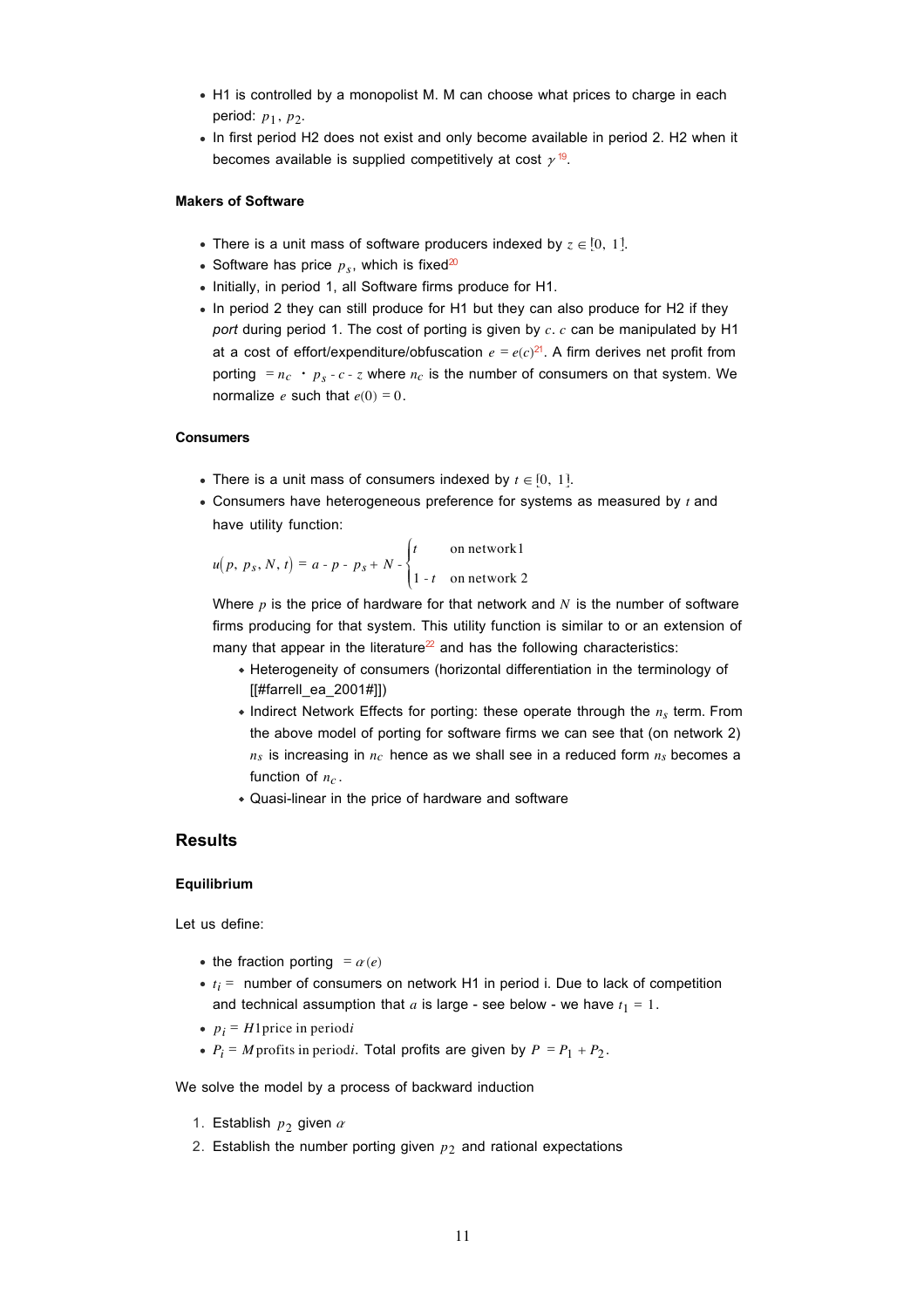3. Establish  $p_1$  and  $c$  (the cost of porting) chosen by M

Formally we have (proofs in the Appendix):

**Prop 1:**  $\alpha$  is given by  $\alpha$  (c) =  $p_s \cdot \mu(2 + \gamma - 4c)$ . Thus the number porting is decreasing in  $c$  and increasing in  $p_s^{\, 23}$ 

**Prop 2:** The first order condition for the optimal level of porting cost (for M) is given by:

 $e'(c) = \delta \mu^2 \cdot (4c + \lambda)$ 

Where for convenience of notation we define:

$$
\mu = (4 + p_s)^{-1}
$$

$$
\lambda = (2 + \gamma)(3 + p_s)
$$

#### **Some Possibilities for the form of** *e***(***c***)**

Quadratic (linear marginal):  $e(c) = x_1 c^2 + x_2 c$ 

(for convenience take  $x_1 = 2 \mu^2 \delta(m + 1)$ ,  $x_2 = \mu^2 \delta n$ ). Substituting and rearranging gives:

$$
c = \frac{\lambda - n}{4m}
$$

In the simplest case  $m = 1$ ,  $n = 0$  this yields:

$$
e=\frac{\lambda}{4}
$$

**Cubic (quadratic marginal):**  $e(c) = x_1 c^3 + x_2 + c^2 x_3 c$ 

Take 
$$
x_i = \delta \mu^2 \frac{y_i}{i}
$$
,  $i = 1, 3$  and  $x_i = \delta \mu^2 \frac{y_i - 4}{i}$ ,  $i = 2$  then<sup>24</sup>:  

$$
y_2 + \sqrt{y_2^2 - 4 + y_1(y_3 - \lambda)}
$$

$$
c = \frac{4y_1}{}
$$

#### **Welfare**

An explicit welfare analysis of the basic model is straightforward. It will be useful to distinguish between efficiency (relating to overall surplus) and surplus going to particular groups (e.g. consumer surplus). Intuitively the argument for welfare goes as follows:

- 1. In period 2 all users of H1 still have a full set of software available and they are unaffected by porting. Hence total surplus here is unaffected by porting and by *c*.
- 2. By revealed preference those consumers using system 2 could not be better off being on H1. Thus they will only be made better off off by a lower *c* and more S on their system.
- 3. Thus increasing  $e$  cannot increase total surplus in period 2. Since it has a direct cost on first period total surplus the overall effect must be negative.
- 4. Conclusion: efficient level is  $c = 0$

Formally we have (full details in the Appendix):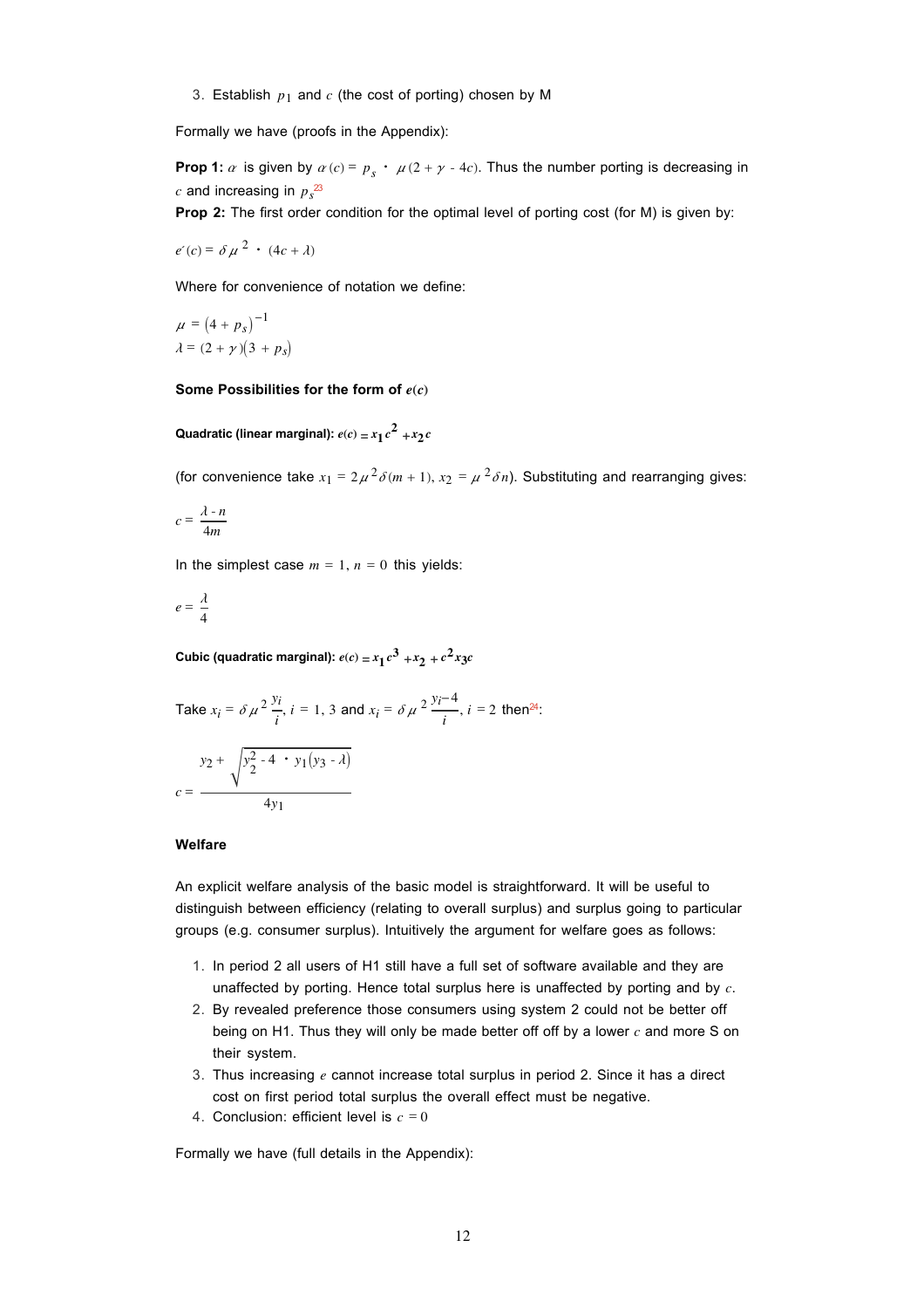**Prop 3:**  $\gamma \le 1$  (Assumption 1 - see Appendix) is a sufficient condition for  $\frac{\partial W}{\partial c} < 0$  and therefore total welfare *W* is maximized when  $e = c = 0$ . **Prop 4:**  $\gamma \leq 4$  is a sufficient condition for  $\frac{\partial D}{\partial c} < 0$  which in turn implies that consumer

welfare is maximised with  $e = 0$ .

Remark: Dead-weight costs for Welfare come from three distinct sources in this model:

- 1. There is the cost of monopoly pricing by M
- 2. The cost of porting
- 3. Expenditure *e* by M

The effects all operate in the same direction: lower cost of porting is associated with lower expenditure and lower prices from M. We therefore obtain very unambiguous and clearcut welfare results.

#### **Discussion**

#### **The Expenditure by M:** *e*

The cost of porting and providing converters is something that is readily acknowledged $25$ . However the effort expended, *e*, expended by M, while central to the analysis, is less obvious. Therefore, to lend empirical support to this aspect of the model, some examples of 'e' expenditure are provided:

- Expenditure of time and effort to write a non-conformant Java VM including a set of Windows specific APIs of dubious technical value but which would have severely undermined the cross-platform nature of Java and hence reduced the ease of porting of Java programs.
- The .NET platform. Rather than adopting Java in the late 1990s Microsoft designed and built an entire new framework named .NET $26$ . While any estimate for the cost of such efforts must be speculative it is probably not an underestimate to suggest that at least \$100-\500 million have been spent on the project. Given that .NET provides few advantages over Java but instead replicates most of the core features - except for the crucial one of cross-platform compatibility (promised but not delivered) - this expenditure is a prime example of an investment whose sole aim is to raise or maintain the cost of porting. Moreover Microsoft have gone to great lengths to encourage programmers to write against the .NET APIs (rather than Java) and currently intend to use .NET as the core OS API in Longhorn, the next version of Windows. This demonstrates the large expenditures a monopolist will engage in in order to raise the cost to porting and to lock application writers into its own platform.
- Microsoft has generally refused to publish details of core formats. The 'IP' locked up in those in terms of useful technological information about the programs is likely to be minimal $^{27}$ , but by keeping these formats closed Microsoft make it very hard to port productivity applications to other platforms $^{28}$ . Examples include the file formats of the applications in Microsoft Office and the specification for the NTFS file system. This is an example where the expenditure by Microsoft is more indirect. It consists of the extra effort required to write and support their own system and, more importantly, the reduction in quality and variety of software applications available for its own platform.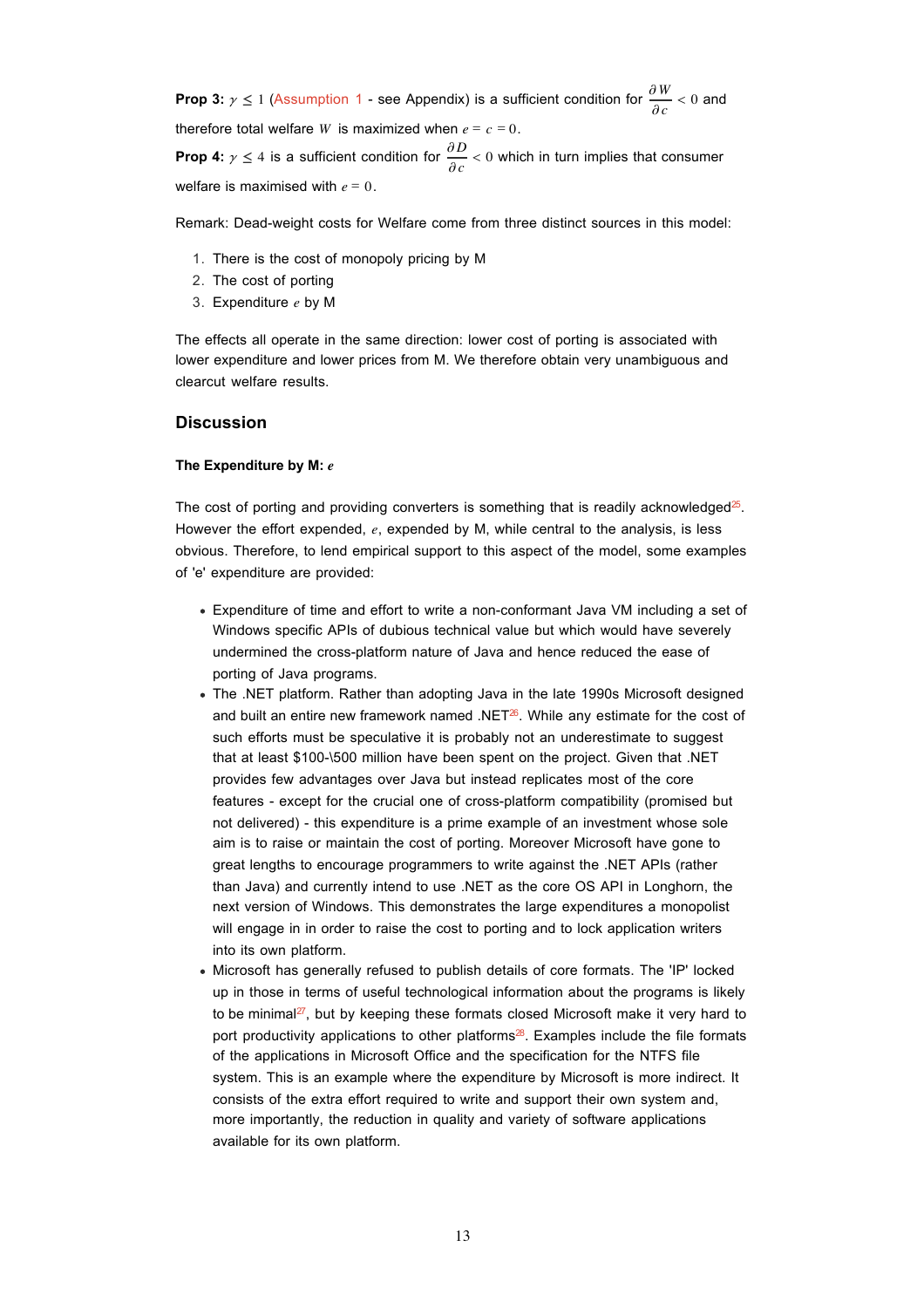#### **Integration: Entry by M into the S Market**

#### **Introduction**

Integration by M, and M's motivations for doing so, is an issue that arises frequently in the literature. The above model provides several reasons for M entry into the S market:

- **Supplying S increases demand for H.** By supplying the complementary good M 1. increases demand/willingness to pay for hardware (see e.g. [[#davis\_ea\_2000#]]).
- 2. **S market is profitable in its own right.** This has strong connections with the literature on tying, see discusion below.
- **Moving rents upstream.** By driving down the price of S (or otherwise effecting the 3. structure of the S market), M may be able to charge more for H. See [[#farrell\_2003#]], [[#farrell\_ea\_2000#]]. This case should be distinguished from the first one by the fact that the effect operates through M's impact on other S producers rather than the direct effect of extra provision of S by M.
- 4. Correcting the effects of obfuscation. Interpret cost  $c$  as affecting the quality of software. For example the term relating to software variety in the consumer welfare function could be changed from  $q = n_s$  to  $q = n_s \cdot (f(e))$  where  $f(c)$  measures degree of 'obfuscation' and  $f(0) = 1$ ,  $f(c) < 0$ . This creates an incentive for M to enter the S market to make up for poorer quality of software that is now available. Perhaps M 'obfuscates' its interface to make porting harder but this also reduces quality of software written for H1 itself. So M itself has to start writing the software (as obfuscation does not affect it).
- **The control of porting.** By integrating M will gain the ability to prevent porting 5. directly in addition to its control of *c*, the cost of porting. That is by controlling the S firm, M can simply decide not to port that firms' product to H2. We explore this possibility in more detail below.

#### **The Control of Porting29**

We will consider the different incentives of an integrated vs. an unintegrated S firm. In order to make the point as starkly as possible assume that basic profits are zero in the S market on H1 (e.g. just cover fixed costs). So M has no motivation to enter S for the profits in the S market.

Now an unintegrated S firm (of type  $\beta$ ) ports if and only:

net profits of porting =  $\Pi_p(\beta) = (1 - t_2(\alpha)) \cdot p_s - (\beta + c(e)) \ge 0$ 

Incentive for an integrated firm of type  $\beta$  differs because it takes account of effect on profits of hardware of a decision to port. Let an integrated firm control a mass of dx of S firms. Define  $\Pi_p^i(\beta)$  as the net profits from porting of an integrated firm. Then we have the following result (details in the Appendix):

**Prop 5:**  $\Pi_p^i(\beta) = dx$  $\overline{\phantom{a}}$  $\int \frac{dP_2}{dt}$  $\frac{dP_2}{dx}$  +  $\Pi_p(\beta)$  $\prime$ and  $\Pi_p^i(\beta) < \Pi_p(\beta)$  where  $P_2$  is, as defined above, the profits of M in period 2.

So an integrated firm is less likely to port. Moreover the corollary of this is that integration is allowing M to make more profits in its hardware business. Or, rather, the ability to prevent porting is allowing it to prevent erosion of its profits. In the marginal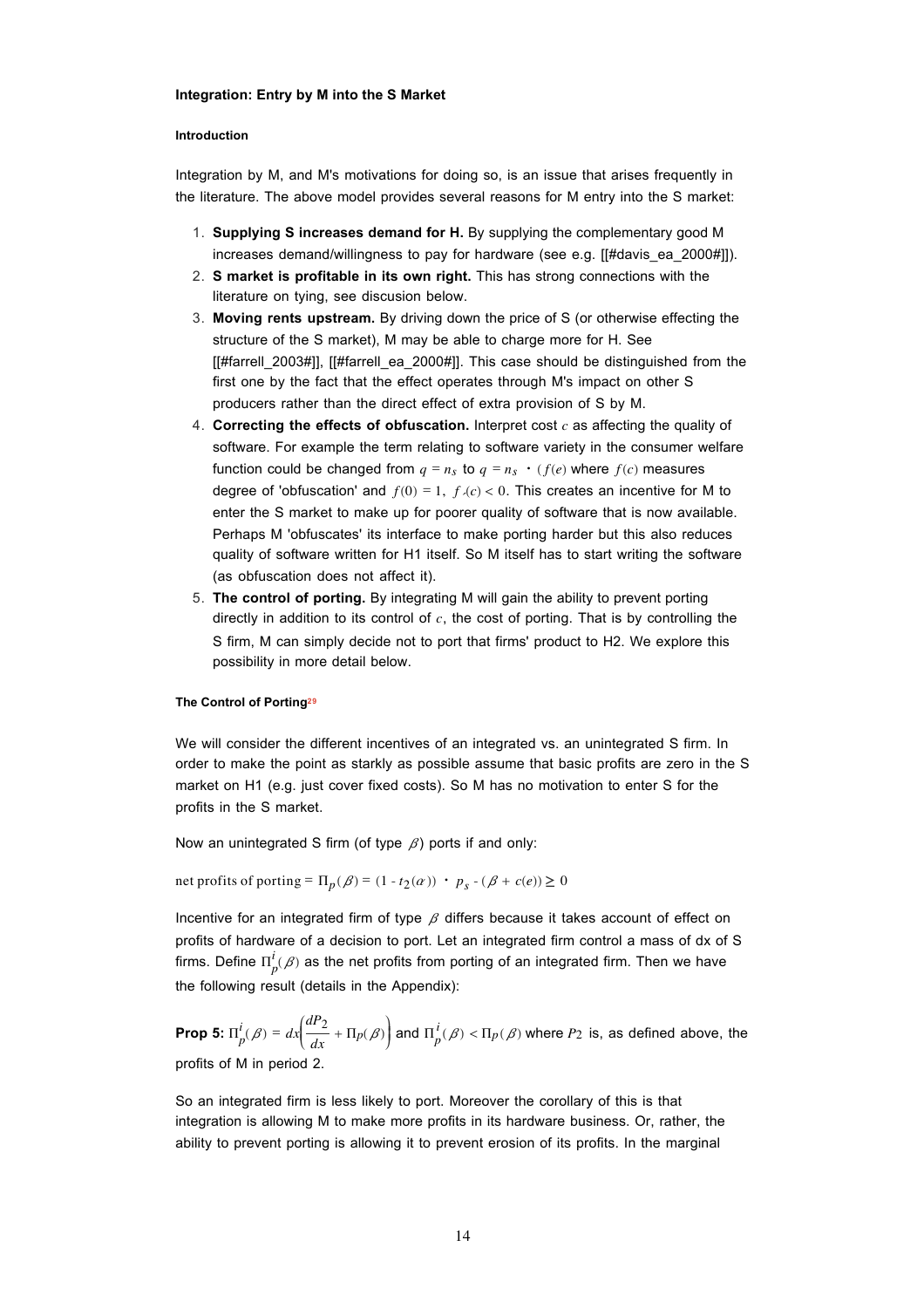case, where an integrated S is indifferent between porting and not porting, the net profits in the S business from porting precisely equal (in absolute terms) the cost to M in the H business from the porting:

$$
-\frac{dP_2}{dx} = \Pi_p(\beta)
$$

Moreover what this analysis shows is that there can be a gain to M of integrating above those that would obtain to its S division on its own. By this it is meant that in the case where M does *not* port M will be making more money than it would simply from porting. The net gain for M above that for an unintegrated S firm is the difference (when positive):

Net Gain from Not Porting = NGNP =  $dx \cdot$  $\overline{\phantom{a}}$  $\vert$  - $\frac{dP_2}{dx}$  -  $\Pi_p(\beta)$  $\overline{J}$ ¯¯ ¯¯

Thus M has incentives to integrate that go beyond the simple financial incentives of profits in the S sector, or even that relate (as in traditional analyses) to promoting the market for its complementary H system.

Furthermore in doing this initial calculation we have kept *e* constant and have thus *underestimated* the benefits to M of not porting. Suppose that  $NGNP \geq 0$  then we have the following ordering on profits:

$$
P^{i}(e^{i}, \bar{p}) \ge P^{i}(e, \bar{p}) \ge P^{i}(e, p) \ge P(e)
$$

where the superscript *i* denotes profits in the integrated case,  $e$  and  $e^{2}$  denotes the optimal level of  $e$  in the unintegrated case and integrated case respectively and  $p, \bar{p}$ represent the choice to port and not port respectively.

For M, integration with S firms is an alternative way by offering a unilateral method of reducing  $\alpha$  (by a decision simply not to port) in addition to the indirect route through  $c(e)$ . It therefore provides a way for M to make even greater profits than without integration

These 'extra' profits provide another motive for tying behaviour by M beyond those usually found in the literature. Normally anti-competitive behaviour is taken to occur when M leverages its monopoly in one market (H) into a monopoly in another, complementary, market (S) by tying the complement to its monopoly good $\mathfrak{D}$ . For this to make sense the tied market must be profitable for otherwise why would M wish to enter at all?

This was a substantial issue $31$  in the antitrust case since it was never clear that Internet Explorer was profit-making for Microsoft $2$ . But the models here makes sense of this and lends weight to various informal analyses offered during the trial. First, a browser could provide another important API. Hence controlling it is important if M wishes to control porting. Second, a browser is important as software in its own right. Hence M might wish to control it so as to have direct control over the porting of this piece of software.

### **Future Work**

#### **The Consumer Utility Function: More General Cases and Providing Micro-Foundations**

The results could be extended to more general cases of the indirect utility function  $u(p, p_s, N, t)$ . The major property we require is  $\frac{du}{dN} > 0$ , i.e. that variety is valued.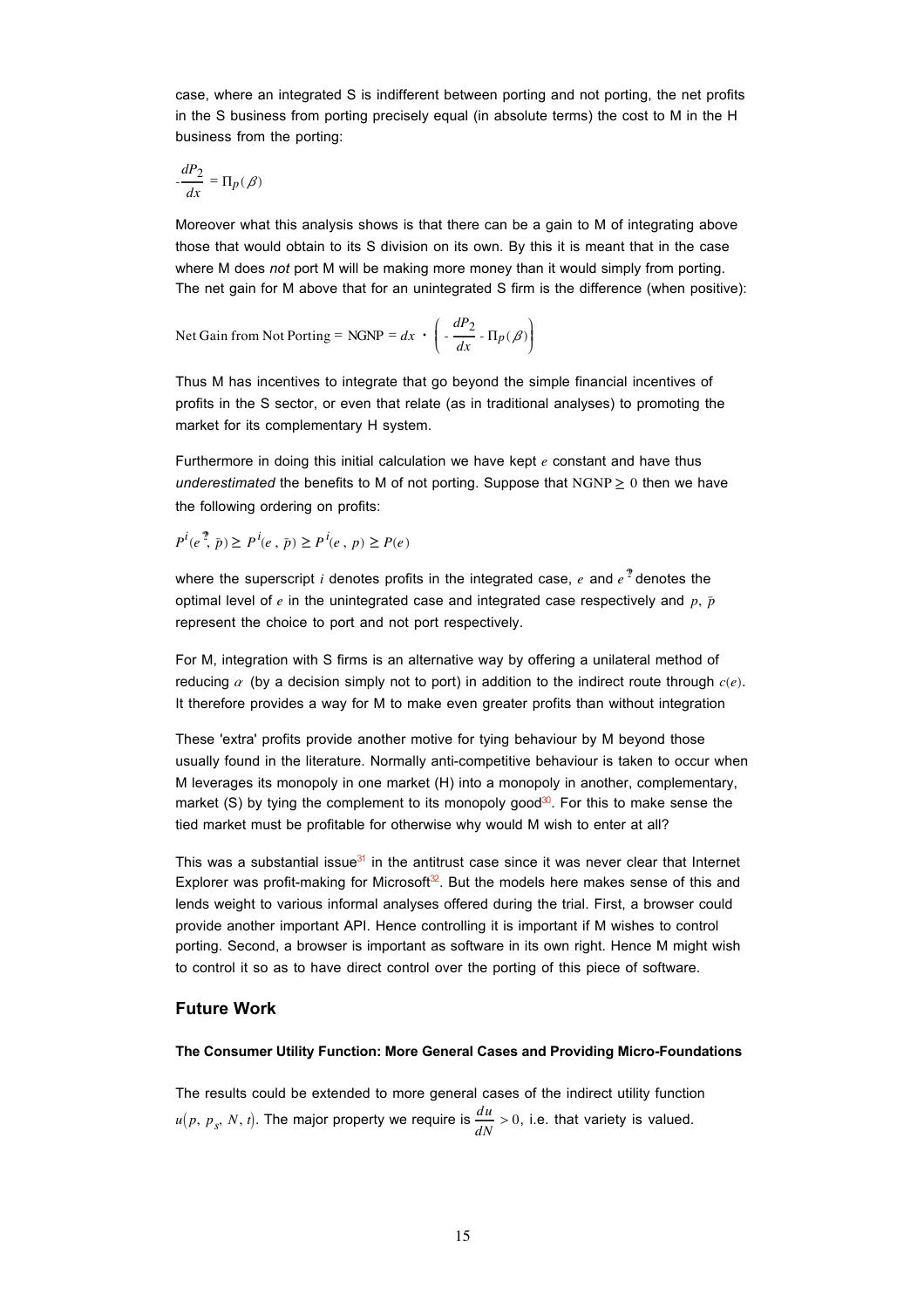For example Church and Gandal [[#church\_ea\_1992#]] (itself strongly based on  $[[\text{#dixit}$  ea 1977#]]) starting from a CES utility function (NB: N is finite):

$$
U(x_1,x_2\ldots x_n)=\Bigl(\sum_i x_i^{1/\beta}\Bigr)^\beta+a\text{ - }kt,\,1<\beta<2
$$

Obtain the following form for *u* [[#church\_ea\_1992:89#]]:

$$
u(p_s, p, N, t) = N^{\beta - 1} \frac{y - p}{p_s} - kt
$$

where *y* is the consumer's wealth. They also show that in this case  $p_s = \beta \cdot s$  where *s* is marginal cost and hence is not a strategic variable as it is defined in terms of constants that are exogenous. This provides some justification for the treatment of  $p<sub>s</sub>$  in the model above.

Finally Church and Gandal's approach demonstrates that a more complete set of micro-foundations can be provided. This in itself would be an important extension to the model

#### **Endogenizing S firm Behaviour**

Introduce a cost to H1 market of a S firm porting to H2. For example S firms have to decide to port or to improve on the original H1-compatible software. This would make the welfare effects of porting more ambiguous (one of the reasons for the very clear-cut welfare results in the above model is the simple modelling of the provision of software). This could be included in a more general extension of the model where the behaviour of S firms, and hence the size of the S market for each platform, was endogenzied.

#### **Integration as a remedy for damaged S**

Interpret cost *e* as affecting quality of software. (perhaps change term in consumer welfare function for quality q from  $q = n_s$  to  $q = n_s \cdot (f(e))$  where  $f(e)$  measures degree of 'obfuscation' and  $f(0) = 1$ ,  $f(e) < 0$ . This leads onto the M entry into S market story to make up for poorer quality of software that is now available. Story is: M 'obfuscates' interface to make porting harder but this also reduces quality of software written for H1 itself. So M itself has to start writing the software (as obfuscation does not affect it).

#### **Innovation**

The structure of competition and the behaviour of M (via its effect on competition) may have an important impact on innovation $33$ . Moreover, understanding these effects is very important, since innovation is by far the largest factor in determining long run welfare $34$ .

However innovation is often overlooked. There are several reasons for this. First innovation is 'hidden' since it is only affected indirectly via competition. Hence if one only looks at direct consequences the impact on innovation will be overlooked. Second, and more importantly, innovation is hard to analyze. How competition affects innovation is disputed $35$ , the relation of innovation to output is not well understood, and, from a quantitative perspective, innovation - and its impact on GDP - can be very hard to measure<sup>36</sup>.

Nevertheless recent papers such as Farrell and Katz's [[#farrell\_ea\_2000#]] and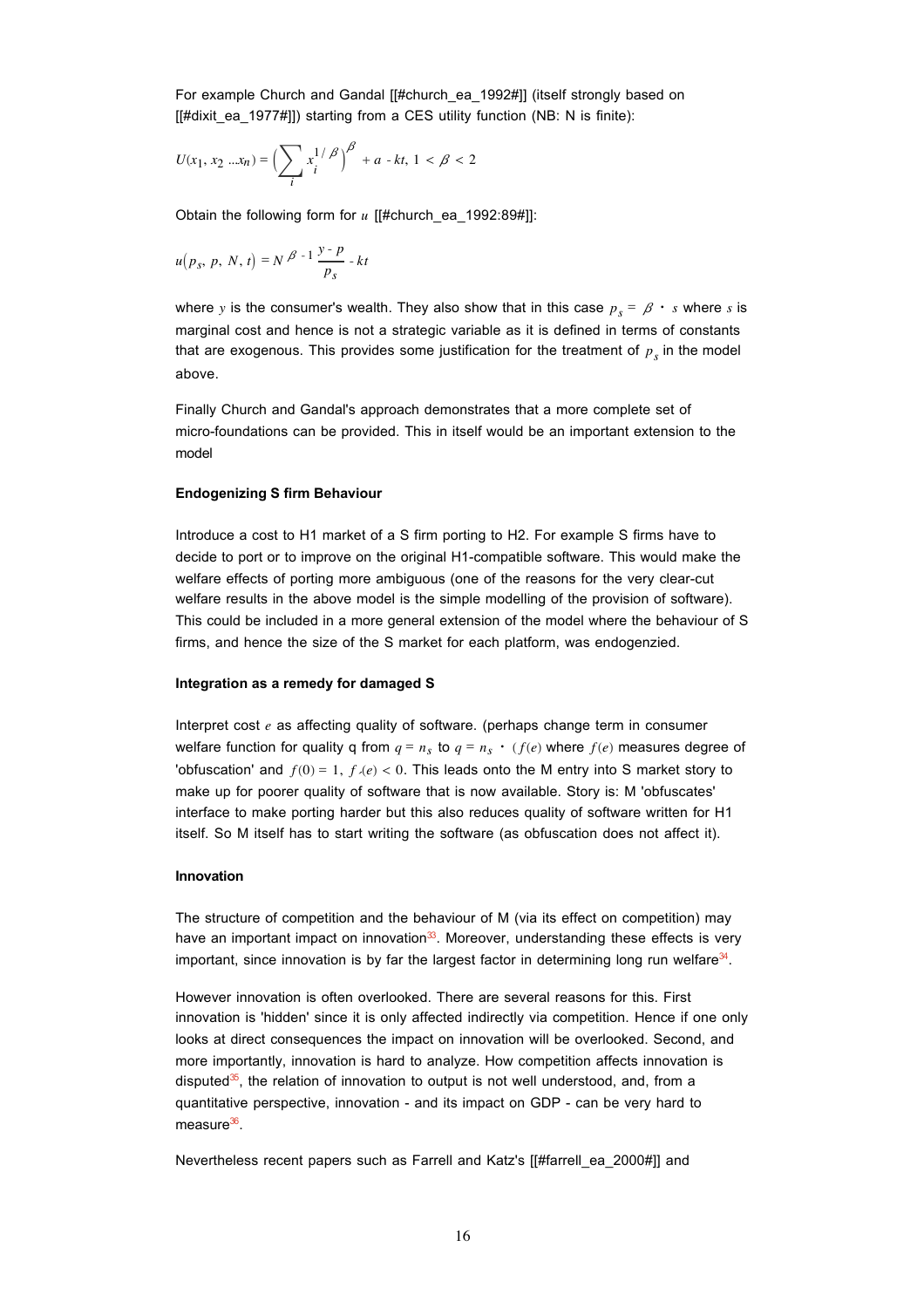[[#farrell 2003#]] have examined innovation in network markets explicitly. It would be interesting to add such an analysis to this model and the implications for welfare might be dramatic.

#### **Exogenous Changes to** *c***(***e***) due to Innovation and the Response of M**

Consider the impact of innovation on *c*, the cost of porting. The motivation for such an investigation is provided by technologies such as Java (see section stylized facts section above) and the arrival of Web browser into the PC market in the mid 90s. Java, in particular, by inserting another layer of interface between the software application and the underlying OS would have radically reduced the cost of porting - practically to zero (though potentially at the cost of some extra initial development cost).

A reduction in the cost of porting could be modelled in framework used above as being reflected in an increase in *e*(*c*) - the expenditure that M must make to achieve a particular level of porting cost. Attention would focus on a) the welfare effects of such an innovation b) the loss in profits suffered by M and the consequent incentive M would have to prevent or undermine such an innovation $37$ .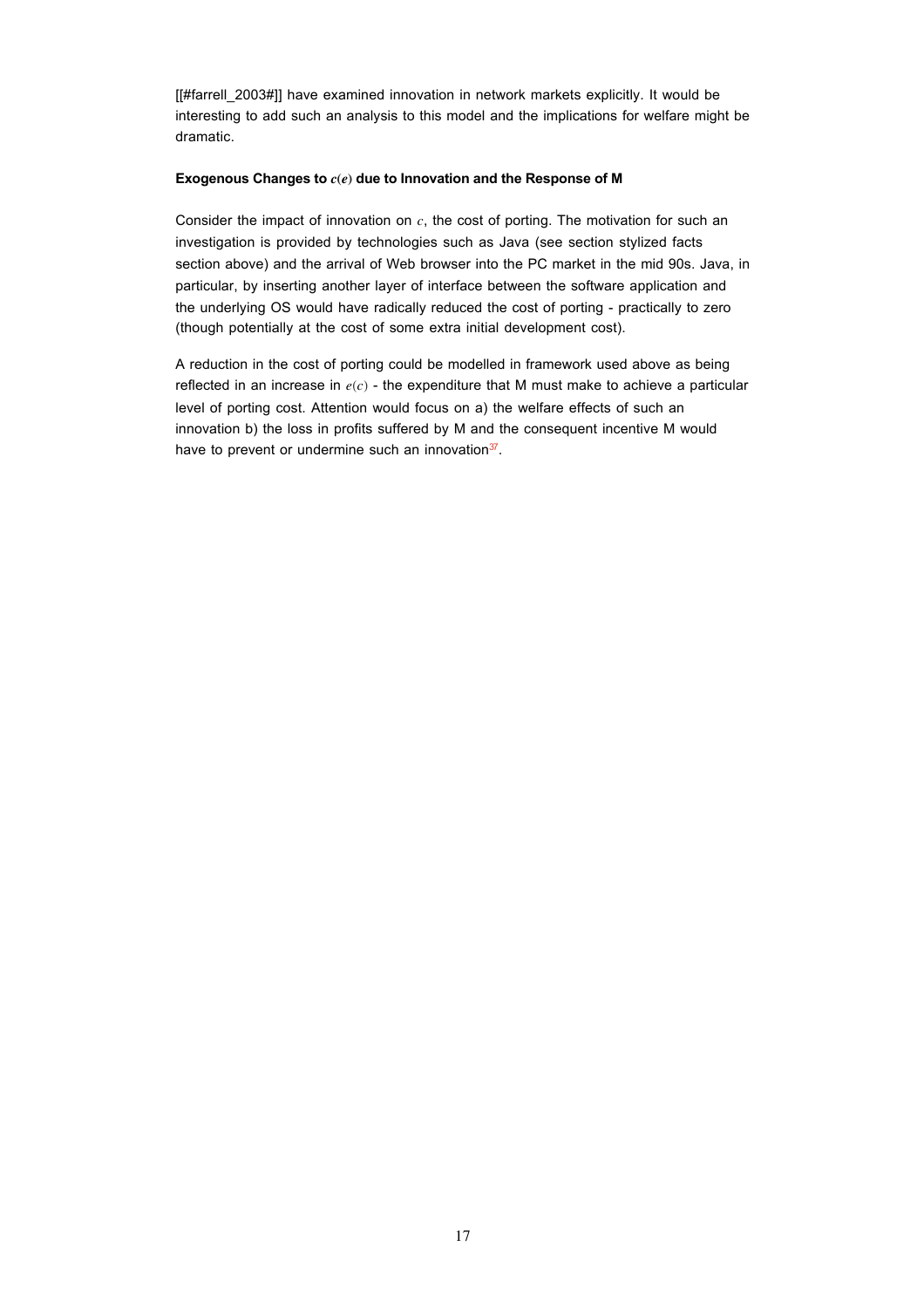# **Conclusion**

In this paper we have presented a model of porting that providers new insights into the behaviour of a dominant firm in a network industry. The model illuminates several of the stylized facts presented earlier in the paper, in particular the significant level of integration by Microsoft. It demonstrates that a dominant firm may engage in considerable expenditure to maintain its position and the welfare consequences of so doing may be considerable. While we have focused on the case of Microsoft, there are many other areas that possess similar indirect network effects, for example payment card networks, to which the results of this paper would be relevant.

In the model the focus is on porting. Porting is the analogous activity in an INE market to compatibility choice in a DNE market. It has been shown how a dominant firm will attempt to raise the costs of porting to a competing platform. Much of the literature - and much of the debate surrounding the Microsoft case - is hampered by the difficulty of establishing the welfare costs and competitive effects of the behaviour of a dominant firm $38$ . The results presented makes clear that there are may be significant costs to strategic behaviour by a dominant firm and these costs may be 'non-standard'<sup>39</sup>.

Attention is drawn to the implications for antitrust policy and enforcement. The results suggest that the major costs of monopoly behaviour may not arise through monopoly pricing. Rather they arise via costs a monopolist imposes on itself and others in pursuit of maintaining its monopoly and the consequences for innovation that arise from the chilling of competition.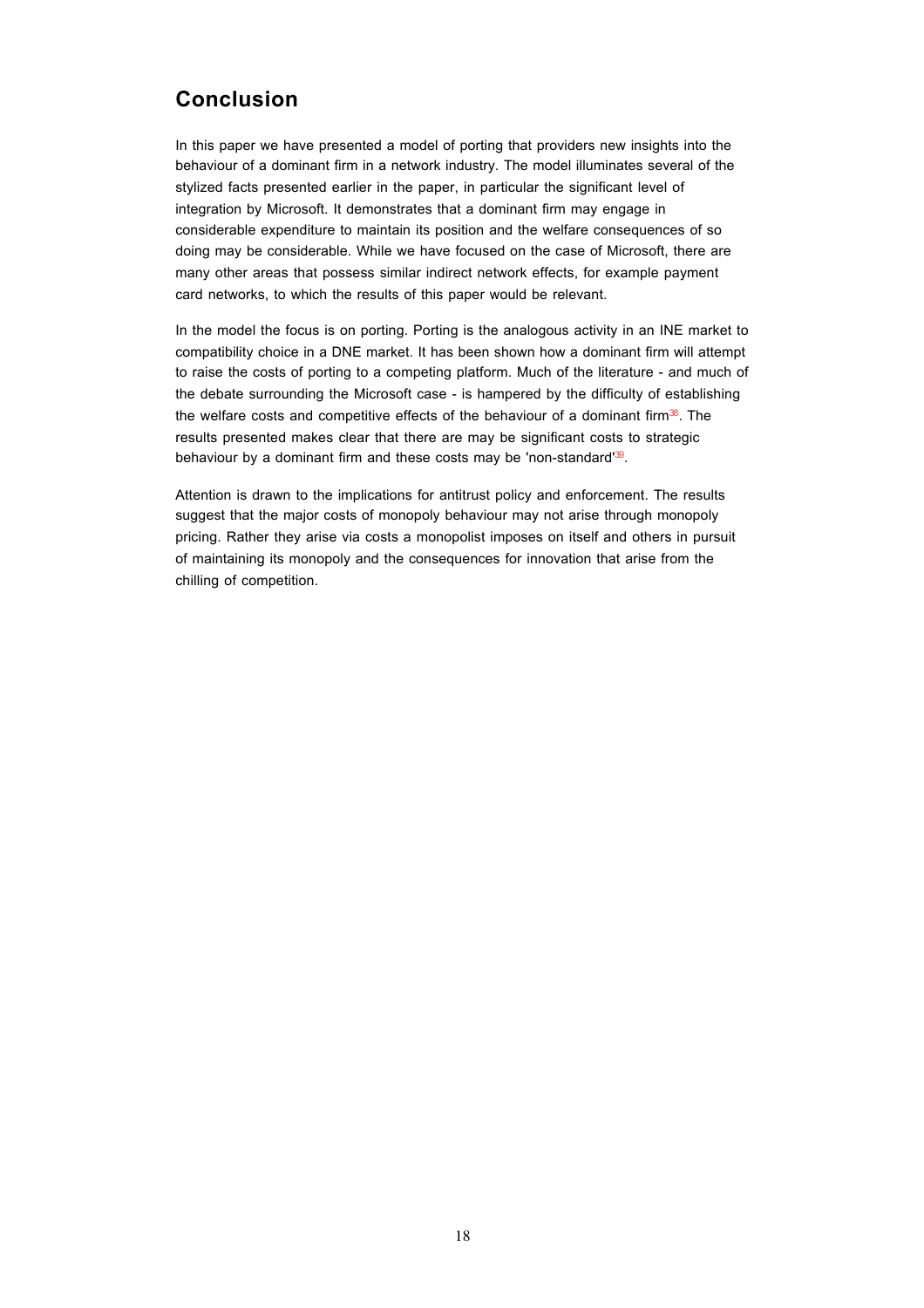# **Appendix**

### **Equilibrium**

*t*2 is simultaneously the number of consumers on network H1 and the index of the marginal consumer - the consumer indifferent between the two networks. Noting that the number of software firms on H1 in period 1 and  $2 = 1$  we have  $t_2$  defined by the following equation:

$$
a - p_2 - p_s + 1 - t_2 = a - \gamma - p_s + \alpha(e) - (1 - t_2)
$$
  
\n
$$
\Rightarrow t_2 = \frac{2 - p_2 + \gamma - \alpha}{2}
$$

Profits for M in period 2 are  $P_2 = t_2 \cdot p_2$  so maximising gives:

$$
p_2 = \frac{2 + \gamma - \alpha}{2}
$$
  
\n
$$
t_2 = \frac{2 + \gamma - \alpha}{4}
$$
  
\n
$$
Profits = P_2 = \frac{(2 + \gamma - \alpha)^2}{8}
$$

We note for later reference that for plausibility we would want  $p_2 \ge \gamma$ . A sufficient condition is  $y \le 1$ . So we have:

#### **Assumption 1:**  $y \leq 1$ .

Now marginal software firm (that is the firm indifferent between porting and not porting) has  $z = z$  given by:

$$
c(e) + z \quad = p_s \quad (1 - t_2)
$$

Now we can equate  $z^+$  with  $\alpha$  here since all  $z$  with  $z \leq z^+$  will port. So combining this with the value for  $t_2$  gives:

$$
c + \alpha = p_s \cdot \frac{2 + \gamma \cdot \alpha^e}{4}
$$

Imposing rational expectations ( $\alpha^e = \alpha$  - actual number porting) gives<sup>40</sup>:

$$
\alpha(c) = \frac{p_s \cdot (2 + \gamma) - 4c}{4 + p_s}
$$

So M's problem becomes  $\max_{c, p_1} P_1(c) + \delta \cdot P_2(c)$  where:

$$
P_1(e) = p_1 \cdot q_1 \cdot e(c)
$$
  

$$
P_2 = \frac{(2 + \gamma \cdot \alpha(c))^2}{8}
$$

Because of the separable nature of the profit function maximising with respect to  $p_1$  and  $e$  can be performed individually. Maximising wrt  $p_1$  is standard Monopolist profit maximization problem  $(q_1 = \max(1, C - p_1)$ where $C = a + 2 - p_s$ ) and yields  $p_1 = \max(C - 1, C/2)$ . Assuming *a* sufficiently large this yields  $p_1 = C - 1 = a - p_s + 1$ .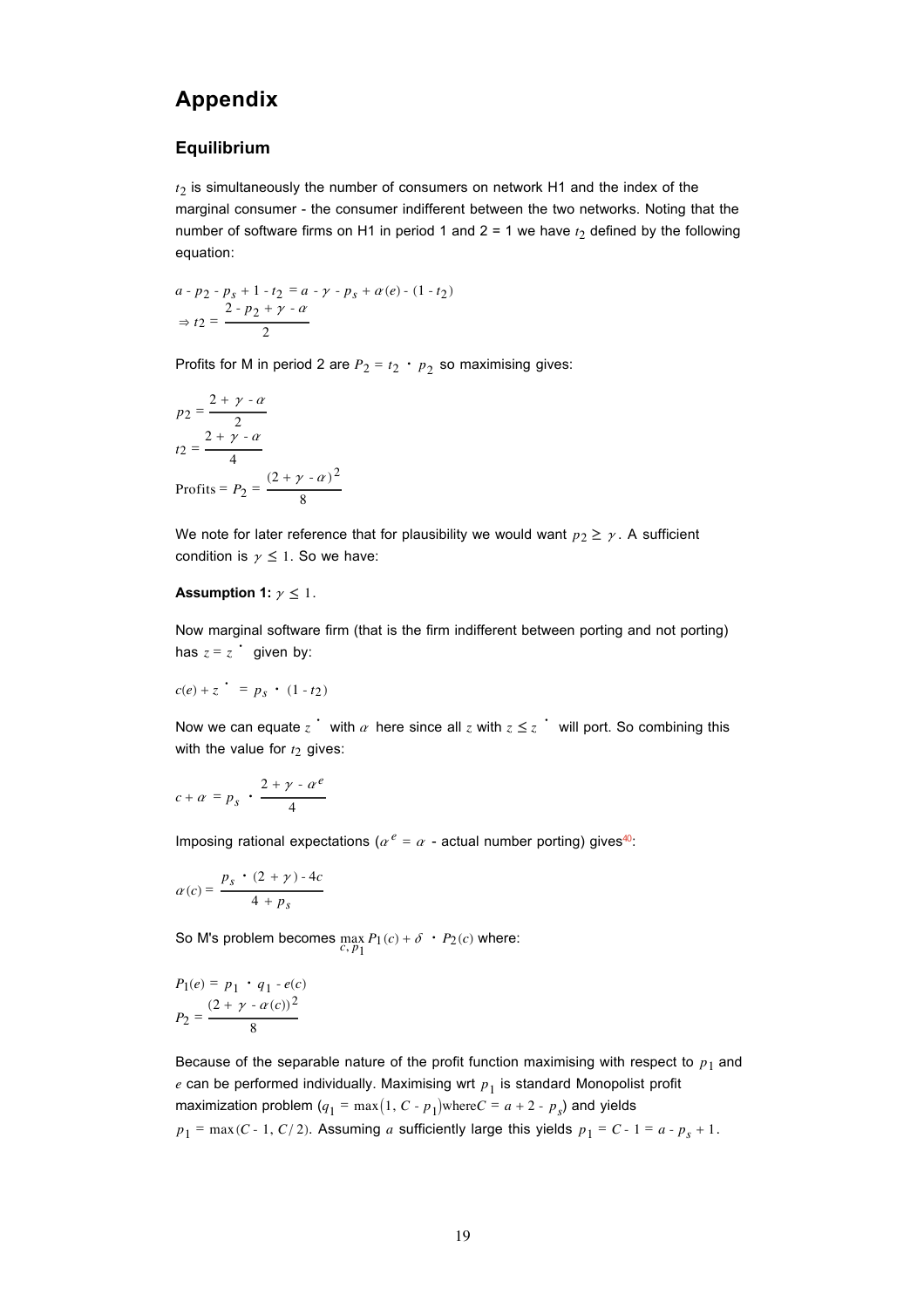What about *c*? Differentiating gives the FOC:

$$
e'(c) = \delta \cdot \frac{dP_2}{dc}
$$
  
\n
$$
\Rightarrow e'(c) = \delta \cdot \frac{2 + \gamma \cdot \alpha(c)}{4} \cdot \frac{4}{4 + p_s} = \delta \mu^2 \cdot (4c + \lambda)
$$

For an interior solution to be a maximum require:

$$
\frac{d^2P}{dc^2}(c) < 0 \Leftrightarrow e\text{``}(c) > 4\mu\delta
$$

Otherwise have maximum value at a boundary, either

\n- with 
$$
\alpha = 0
$$
 and  $c = \frac{p_s(2 + \gamma)}{4}$
\n- or  $c = 0$ ,  $\alpha = \frac{p_s \cdot (2 + \gamma)}{4 + p_s}$
\n

### **Welfare**

#### **Total Surplus**

Let total welfare/surplus be denoted by *W* and consumer welfare/surplus by *C*. Let indices be used to indicate period.

$$
W = W_1 + W_2
$$
  
\n
$$
W_1 = \int_0^1 (a + 1 - t) \cdot e = \left(a + 1 - e - \int_0^1 t dt\right) = a + 1 - e(c) - \frac{1}{2}
$$
  
\n
$$
W_2 = \int_0^{\frac{\pi}{2}} (a + 1 - t) + \int_{\frac{\pi}{2}}^1 (a + \alpha - (1 - t)) = \left(t_2(a + 1) - \frac{t_2}{2}\right) + \left((1 - t_2)(a + \alpha) - \frac{1 - t_2}{2}\right)
$$
  
\n
$$
= a - \frac{1}{2} + t_2(1 - \alpha) + \alpha
$$
  
\n
$$
= a - \frac{1}{2} + \frac{2 + \gamma - \alpha}{4} (1 - \alpha) + \alpha \text{ (substituting for } t_2)
$$
  
\n
$$
= \text{constant} + \frac{\alpha^2}{4} + \alpha \frac{1 - \gamma}{4}
$$

Now  $\frac{\partial a}{\partial c}$  < 0. Combining this with the assumption (see Assumption 1) that  $\gamma \ge 1$  we have:

**Proposition 3:** Assumption 1,  $\gamma \le 1$  is a sufficient condition for  $\frac{\partial W}{\partial c} < 0$  and therefore total welfare *W* is maximized when  $e = c = 0$ .

#### **Consumer Surplus**

Turning to consumer welfare we have:

$$
C = C1 + C2
$$
  

$$
C1 = a - p1 - ps + 1 + \int_0^1 -tdt = a - p1 - ps + \frac{1}{2}
$$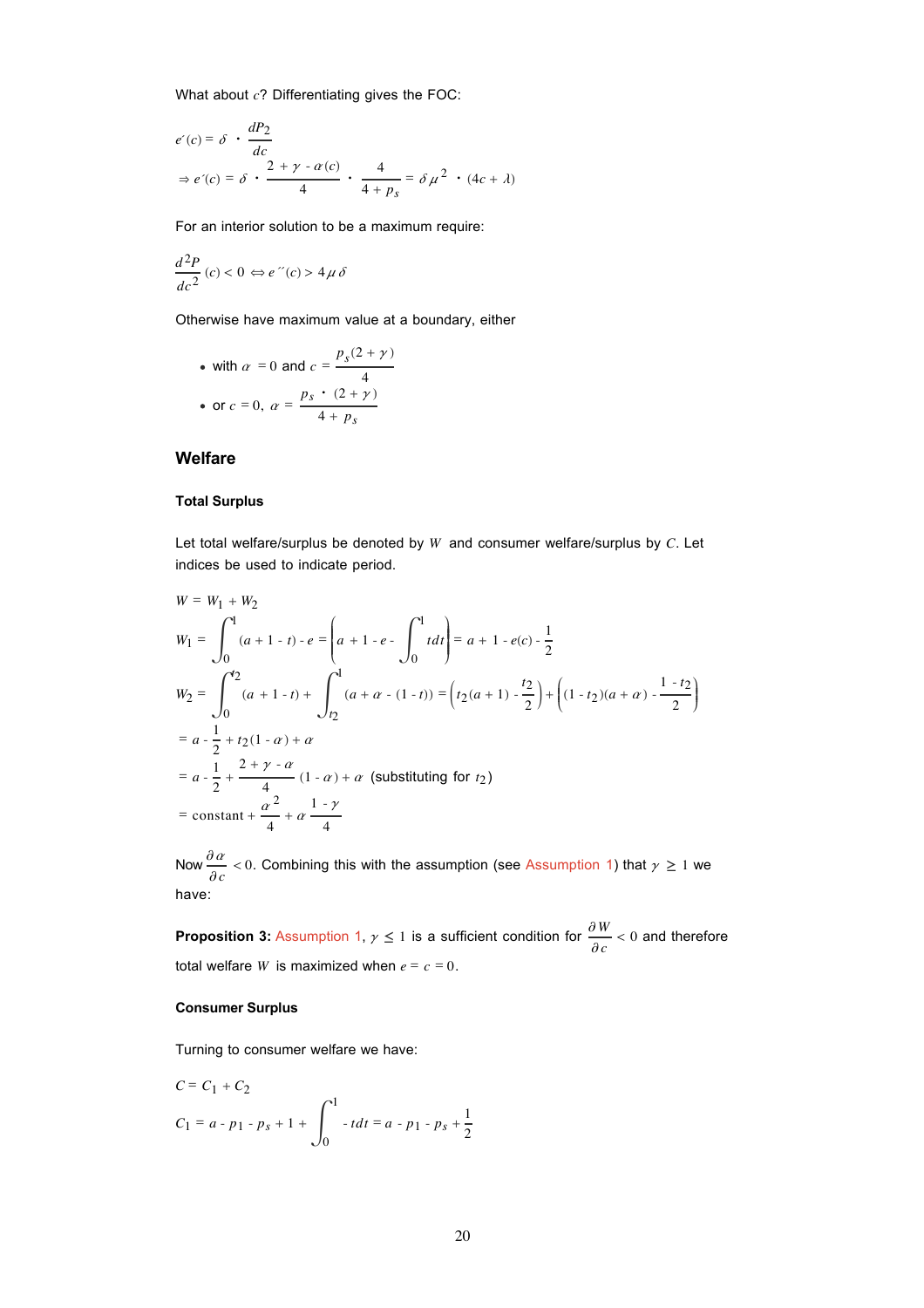$$
C_2 = \int_0^{r_2} a \cdot p_2 - p_s + \alpha \cdot t dt + \int_{r_2}^{r_1} a \cdot \gamma \cdot p_s + 1 \cdot \alpha \cdot (1 - t) dt
$$
  
\n
$$
\Rightarrow C_2 = t_2 \cdot (a \cdot p_2 - p_s + \alpha) \cdot \frac{t_2}{2} + (1 - t_2)(a \cdot \gamma \cdot p_s + 1 \cdot \alpha) \cdot \frac{1 - t_2}{2}
$$
  
\n
$$
\Rightarrow C_2 = a \cdot p_s + \frac{1}{2} + \gamma + \alpha (2t_2 - 1) \cdot t_2 (\gamma + p_2 + 1)
$$
  
\n
$$
\Rightarrow C_2 = \text{constant} + \alpha \cdot \frac{\gamma \cdot \alpha}{2} - \frac{\alpha}{4} (\gamma + p_2 + 1) \text{ (substitute for } t_2)
$$
  
\n
$$
\Rightarrow C_2 = \text{constant} - \frac{\alpha^2}{2} - \frac{\alpha}{4} \cdot (p_2 + 1 - \gamma) = \text{constant} - \frac{\alpha^2}{2} - \frac{\alpha}{4} \cdot (2 - \frac{\gamma}{2} - \frac{\alpha}{2}) \text{ (substitute for } p_2)
$$
  
\n
$$
\Rightarrow C_2 = \text{constant} - \frac{3\alpha^2}{8} - \frac{\alpha}{4} \cdot (2 - \frac{\gamma}{2})
$$

Again using  $\frac{\partial a}{\partial c} < 0$  we have:

**Proposition 4:**  $\gamma \leq 4$  is a sufficient condition for  $\frac{\partial D}{\partial c} < 0$  which in turn implies that consumer welfare is maximised with  $e = c = 0$ .

# **The Control of Porting**

Incentive for an integrated firm of type  $\beta$  differs because it takes account of effect on profits of hardware of a decision to port. Specifically the incentive of a firm (or rather a mass of firms of measure dx) to port is:

$$
\Pi_p^i(\beta) = dP_2 + dx \cdot \Pi_p(\beta)
$$

$$
dP_2 = dx \cdot \frac{dP_2}{d\alpha} \frac{d\alpha}{dx}
$$

Dividing through by *dx* gives:

$$
\Pi_p^i(\beta) \ge 0 \Leftrightarrow \frac{dP_2}{dx} + \Pi_p(\beta) \ge 0
$$
  
Since  $\frac{dP_2}{dx} < 0$  and  $\frac{d\alpha}{dx} > 0$  we have  $\frac{dP_2}{dx} < 0$ . Hence  
 $\Pi_p^i(\beta) < \Pi_p(\beta)$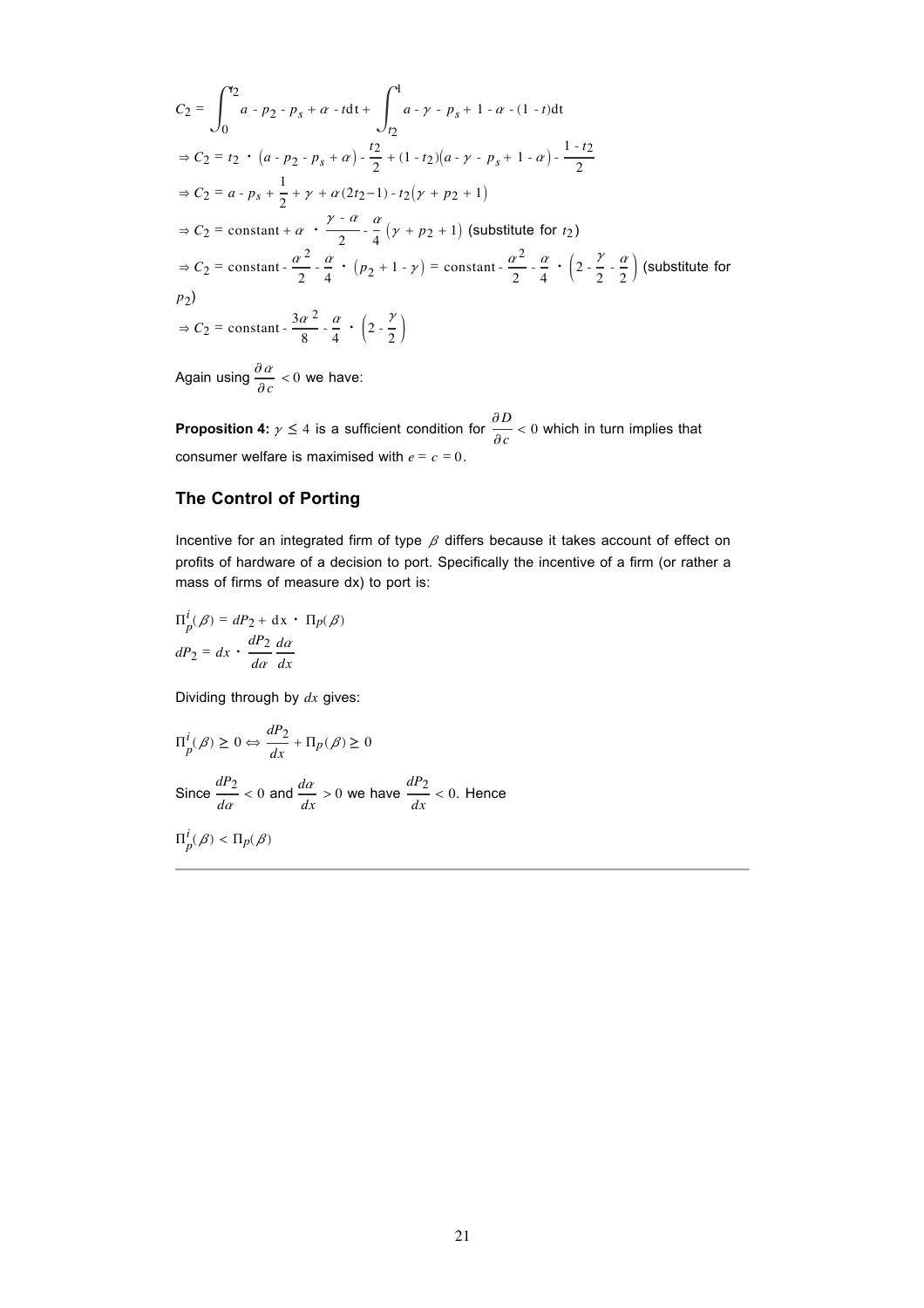# **Endnotes**

- **Note 1:** See e.g. the AER symposium 'Economic Policy Issues Regarding Microsoft' (Papers and Proceedings 2000), the Spring 2001 Symposium in the JEP, [[#liebowitz\_ea\_1999#]], [[#bresnahan\_2000#]] etc
- **Note 2:** Farrell and Klemperer use this as *the very basis* of their definition:

A network effect is complementarity between my adoption of a good and yours: network effects stem from a consumer's desire for compatibility with other consumers' choices. Additional adoption both makes existing adopters better off (a total effect) and increases the incentive to adopt (a marginal effect).

[farrell\_ea\_2001:42]

**Note 3:** In the literature there exists a preference extending back to the very first papers to take a 'macro' approach to network effects and ignore whether they are direct or indirect (e.g. [[#katz\_ea\_1986#]] where this broad use is very explicit). Some authors have questioned this choice and have considered whether ignoring this distinction - and the micro-foundations of the network effect - can lead to erroneous analysis and misplaced policy prescriptions.

Most prominent among these critics are Liebowitz and Margolis who have been particularly vocal in their opposition to the treatment of direct and indirect effects in the same way, particularly, when the talk is of networks externalities with all the implications of market failure [[#liebowitz\_ea\_1994#]] [[#liebowitz\_ea\_1999#]].

They suggest that in the case of indirect effects these externalities are in fact pecuniary: *"In fact, the pecuniary externalities that so perplexed Pigou walk and quack very much like the indirect network externalities that are waddling through the literature today"*[liebowitz\_ea\_1994:137].

Liebowitz and Margolis are certainly right to point out the dangers of confusing pecuniary externalities and 'real' externalities. Pecuniary externalities are mediated via the price mechanism and therefore have no implications for welfare or of market failure, while 'real' externalities do have such implications. Nevertheless their strong conclusions such as the claim *"Many of the external effects of network size are pecuniary"*[liebowitz\_ea\_1994:149]) are not justified.

The distinction that needs to be introduced is between effects that operate through price and those that do not. In the first case there will be no externality but in the second there will. And as Church et al. [[#church\_ea\_2003#]] show in a wide variety of circumstances indirect network effects *do* give rise to 'real' externalities precisely because the indirect network effects operate through the provision of greater variety or other similar non-price mechanisms.

Thus, it is safe to say that network effects of either type may give rise to real externalities and market failure. Nevertheless, as will be discussed below, ignoring the micro-foundations of the network effects can still be problematic in establishing welfare effects and understanding strategic behaviour.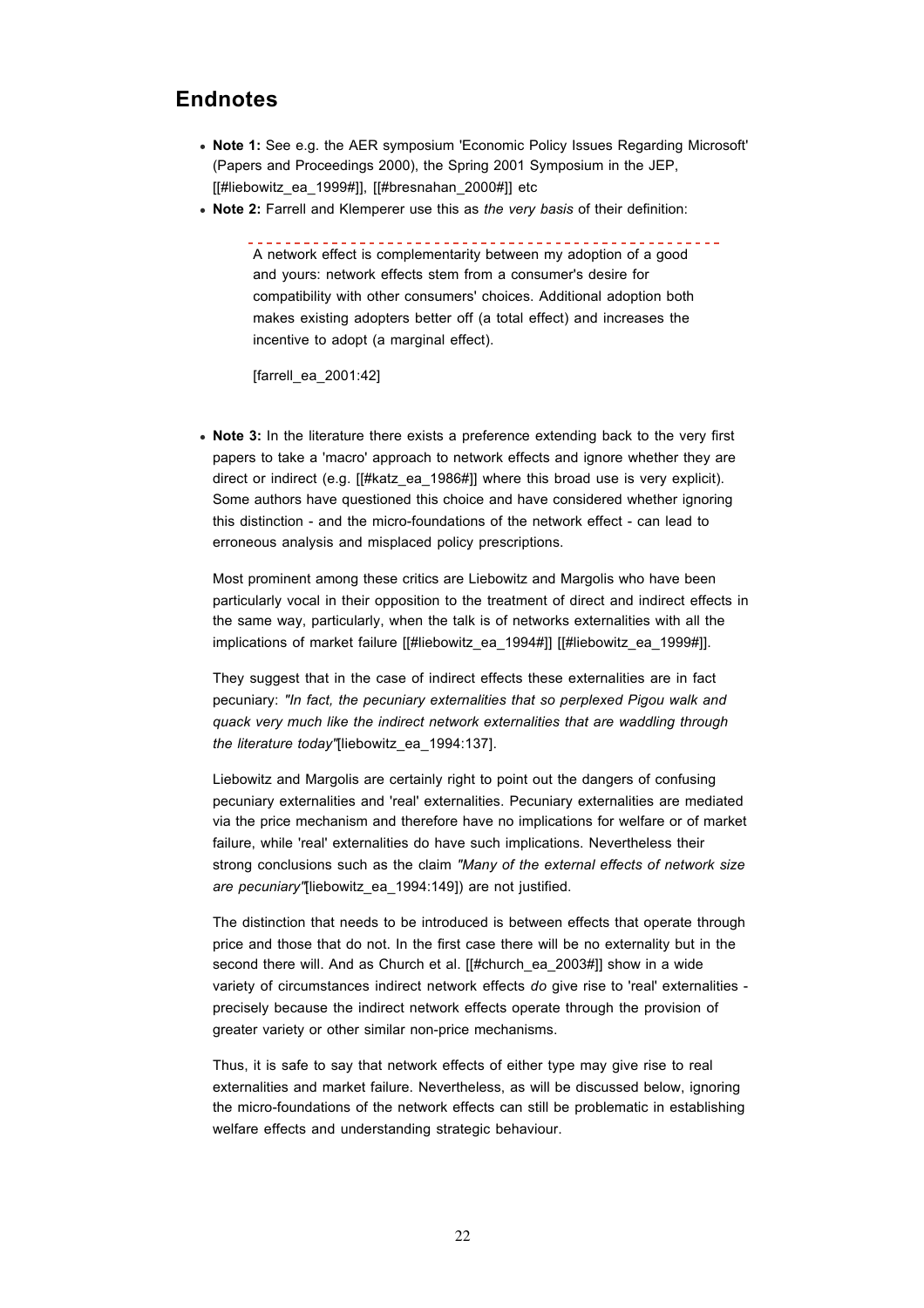- Note 4: See [[#chakravorti\_2003#]] and the June 2003 symposium of the Journal of Network Economics (from which that article comes)
- **Note 5:** See http://en.wikipedia.org/wiki/WINE
- **Note 6:** Judge Jackson discusses this extensively in para 36-52 of [[#jackson\_1999#]]
- **Note 7:** At the same time it should be noted that this aspect of software can be exaggerated. Support in particular is more traditional marginal cost part of the business and can easily account for a very significant, even a majority, proportion of expenditure.
- **Note 8:** http://en.wikipedia.org/wiki/Compaq
- **Note 9:** See DOJ Exhibit 1: 'Chart: Microsoft's Actual and Projected Share of the (Intel-based) PC Operating System Market (According to IDC)' (http://www.usdoj.gov/atr/cases/exhibits/1.pdf. The statistics for 1996 OS market share (the discrepancy with above statistics is either due to error or the inclusion of non-Intel systems) were (Source: Free Online Dictionary of Computing (FOLDOC) entry on Microsoft Windows):

| DOS/Windows | 70%   |
|-------------|-------|
| Windows 95  | 15%   |
| Windows NT  | $2\%$ |
| Other       | 13%   |

- Note 10: [[#liebowitz\_ea\_1999#]] and wikipedia
- **Note 11:** direct: Internet Explorer, MS Windows, Java; indirect: MS Office, DR-DOS, .NET
- **Note 12:** Examples: Sun's Java, Netscape Navigator
- **Note 13:** The main form of Microsoft's exclusive dealing took the form of 'per-processor' licenses where an OEM paid a licensing royalty whether they shipped DOS/Windows or not. In 1994 the US DOJ antitrust division obtained a judgement prohibiting much of this behaviour. For more details see [[#doj\_1994#]] and the web page for the case:

http://www.usdoj.gov/atr/cases/ms\_index\_licensing.htm . (Also see Caldera's representations on licensing [[#caldera\_drdos\_fullstory#]] http://www.maxframe.com/DR/Info/fullstory/licnsing.html

- **Note 14:** See [[#jackson\_1999#]] especially section IV-VII. See also [[#bresnahan\_2001#]]
- **Note 15:** The commoditization terminology is due to Bill Gates himself. In a section worth quoting in full from the 'Internet Tidal Wave' memorandum (May 26, 1995) Gates stated:

A new competitor 'born' on the Internet is Netscape. Their browser is dominant, with 70% usage share, allowing them to determine which network extensions will catch on. They are pursuing a multi-platform strategy where they move the key API into the client [browser] to commoditize the underlying operating system. They have attracted a number of public network operators to use their platform to offer information and directory services. We have to match and beat their offerings including working with MCI, newspapers, and others who are considering their products.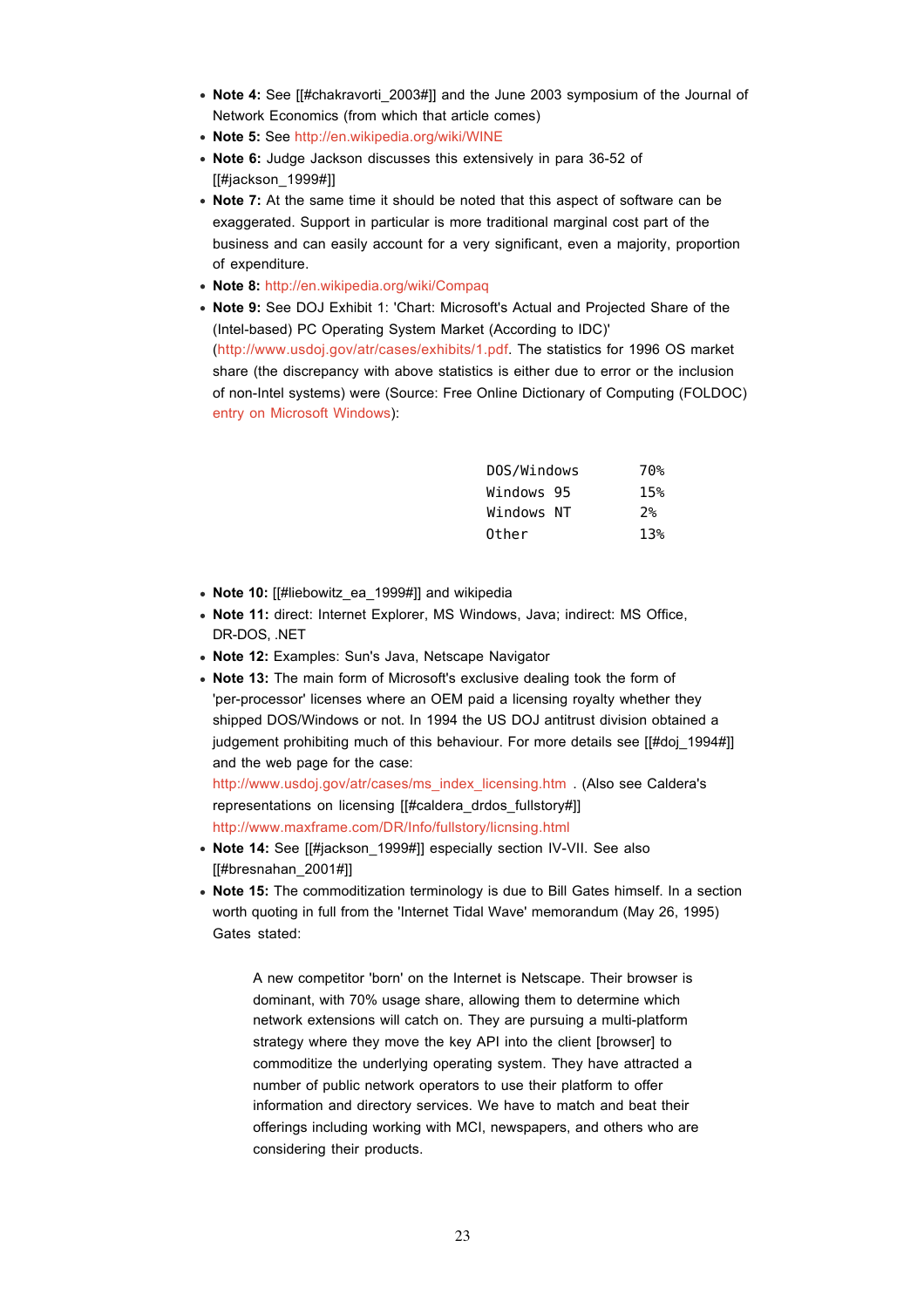One scary possibility being discussed by Internet fans is whether they should get together and create something far less expensive than a PC which is powerful enough for Web browsing. This new platform would optimize for the datatypes on the Web. Gordon Bell and others approached Intel on this and decided Intel didn't care about a low cost device so they started suggesting that General Magic or another operating system with an non-Intel chip is the best solution

[gates\_1995:4]

- **Note 16:** There is a very large literature on this. See for example the original paper by [[#katz\_ea\_1985#]]. For an overview of the literature see [[#farrell\_ea\_2001:sect 3.7#]] and the citations therein.
- **Note 17:** This is a point made by Bresnahan in the particular case of the anti-trust action: *" ... a mechanism existed to lower the entry barriers and make entry possible. That mechanism was divided technical leadership. "*[bresnahan\_2001:11-12]
- **Note 18:** Note these are terms of convenience and are used for schematic purposes and need not mean that an H component really **is** hardware. For example in the case of Microsoft the OS plays the role of hardware.
- **Note 19:** If H2 is non-proprietary this will allow for competitive entry. With an appropriate assumption on technology this will result in price equalling marginal cost (see If#church\_ea\_1992:89#11). However this is not essential assumption. All that matters is that there is sufficient entry that strategic behaviour by firms is not possible and that therefore we may take  $\gamma$  as exogenous for the purposes of the model.

For a relevant example consider the PC OS market. Here, despite increasing returns to scale due to large up front fixed costs, the open Linux platform has many suppliers: at present count there are over 40 different Linux 'distributions' (distros) of which at least 5 have a major following (including the well-known commercial ones such as RedHat and Suse). Thus the Linux OS is a dramatic demonstration of competition within a standard (and in this case it results in a  $\gamma$ that is, in fact, zero).

- **Note 20:** The discussion of Church and Gandal's model [[#church\_ea\_1992#]] below provides a justification for this assumption (in the section Future Work - The Consumer Utility Function)
- **Note 21:** implicitly this gives  $c = c(e)$  i.e. cost as a function of effort but the formulation presented is analytically easier. Nevertheless we may occasionally write *c*(*e*)
- **Note 22:** e.g. [[#katz\_ea\_1985#]], [[#farrell\_ea\_1985#]], [[#farrell\_ea\_1992#]]
- **Note 23:** To be precise: *d*<sup>a</sup>  $dp_s$  $= 4 \mu^{2}(2 + \gamma + 4c) > 0$
- **Note 24:** We choose the positive root since one value will be a local maximum and the other a local minimum and from the SOC it will be the larger value that is the maximum
- **Note 25:** Often demonstrated by the revealed preference of development firms who rarely port, or only after a significant delay, to other platforms. See also the introduction in [[#farrell\_ea\_1992#]] and the comments in [[#church\_ea\_1992#]]
- **Note 26:** such as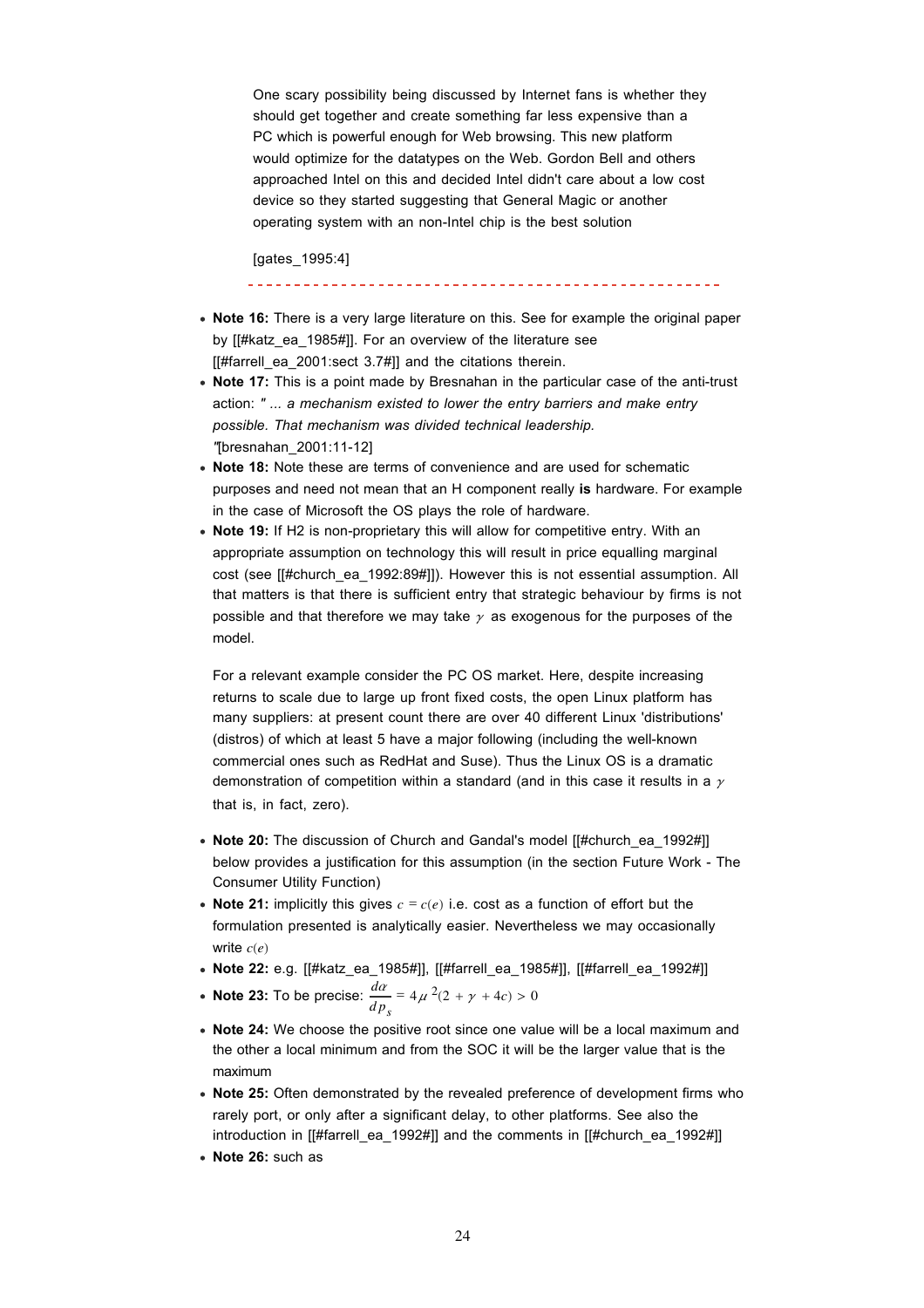- 1. a new object oriented language C# that reproduced Java in every major respect (almost as far as syntax)
- 2. outputting to an intermediate language (called IL analogous to Java bytecode) that could then be run on any platform (though Microsoft's commitment to this feature of .NET has rapidly waned and a cross platform version of .NET now depends on the efforts of the open source Mono project) 3. provision of comprehensive auxiliary class libraries
- **Note 27:** The available information only indicates that these formats are fairly opaque (those interested can find leaked copies of various out of date formats such as Word 97 at www.wotsit.org). Whether this is because of poor design. obfuscation decisions, or because of the requirements of back compatibility is difficult to tell.
- **Note 28:** This is also a clear example of the creation of switching costs as a way of locking in existing customers.
- **Note 29:** "Develop for it? I'll piss on it" was the comment of Bill Gates when asked if he would develop software for the NeXT computer system. The NeXT computer was a PC developed by Steve Jobs after his forced departure from Apple. It provided a different (and competing) OS and programming API to MS-DOS/Windows. Released in 1989 (though prototypes were available from 1987) it was not only based on an entirely different architecture to the dominant IBM compatibles but also had its own (highly advanced) operating system (a Mach / Unix hybrid). Thus, for Microsoft, developing applications for NeXT (or rather porting its existing applications like Microsoft Word and Excel) would have been to assist a competitor against their own Windows platform. Needless to say, Microsoft didn't develop for NeXT and it flopped badly in the market.
- **Note 30:** Tying is examined extensively in [[#whinston 1990#]] and was a prominent feature in the Microsoft case in relation to Internet Explorer - see e.g.  $[[\#gilbert$  ea 2001#]],  $[[\#whinston 2001#]]$ ) as well as discussion in the stylized facts section above. We also note in passing the relation to a similar issue to tying: exclusive dealing (see e.g. [[#farrell\_2004#]]).
- **Note 31:** And in fact it was on tying that Judge Jackson was overruled by the Appellate court.
- **Note 32:** Though this would of course be *extremely* hard to establish since it would involve, at minimum, computing sales and sales price for Windows without Internet Explorer.
- **Note 33:** *"The third and final type of harm is the most familiar and fundamental. Microsoft has harmed the innovative process because it has limited competition, and competitive markets are, on balance, the best mechanism for guiding technology down a path that benefits consumers."*[romer\_2000:para14]. See also  $[[\#qilbert$  ea 2001:38#]] for a discussion of innovation in relation to the antitrust case
- **Note 34:** As Romer notes in his brief on remedy in the antitrust case:

Information processing is a pervasive activity in our economy. Even small changes in the rate of innovation in this area can, over time, lead to large productivity gains and big improvements in the standard of living.

[romer\_2000:para9]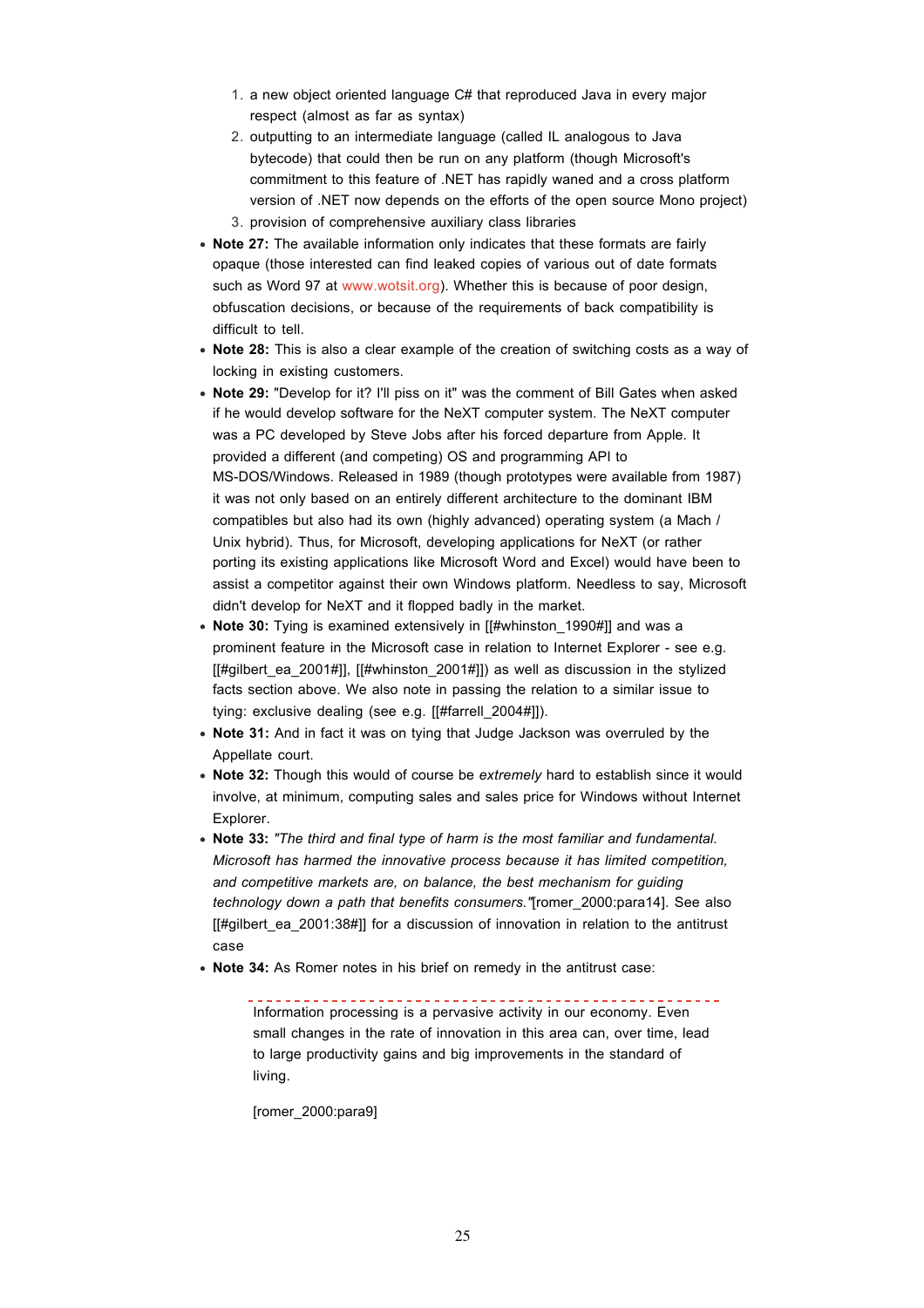- **Note 35:** For example for the model presented in this paper there are the following contrasting possibilities. Either by increasing costs M may have a large negative impact on innovation and therefore on welfare. Or, alternatively, as the recipient of large rents M may have very high incentives to innovate and in this case competition by reducing these rents may reduce innovation.
- **Note 36:** See [[#pollock 2004#]] for greater discussion of all of these issues
- **Note 37:** Take the simple case  $e(c) = x_1 c^2 + x_2 c$  that we addressed above. The arrival of a new technology such Java can be modelled as an increase either in *x*1 or in  $x_2$  (or both). Fixing upon a change in  $x_2$  one should calculate {:delP:}/{:delx\_2}, the change in M's profits with respect to *x*2.
- **Note 38:** See e.g. [[#whinston\_2001#]]
- **Note 39:** This contrasts with the focus of some commentators in the Microsoft case on the traditional dead-weight costs from monopoly pricing. See [[#hall\_ea\_2000#]], and Schmalensee's testimony at the trial (note that he was an expert witness for Microsoft). See also Liebowitz's analysis of proposed remedy: An Expensive Pig in a Poke: Estimating the Cost of the District Court's Proposed Breakup of Microsoft. This demonstrates clearly the (erroneous) analysis that results from focusing only on this aspect of a monopolist's behaviour (something that is also also apparent in [[#liebowitz\_ea\_1999#]] on which this article relies heavily).
- **Note 40:** Note that strictly this should be:

$$
\alpha(c) = \min\left(1, \max\left(0, \frac{p_s \cdot (2 + \gamma) - 4c}{4 + p_s}\right)\right)
$$

To ensure differentiability for  $c \ge 0$  we will assume  $\frac{p_s \cdot (2 + \gamma)}{4}$  $\frac{1}{4 + p_s} \leq 1.$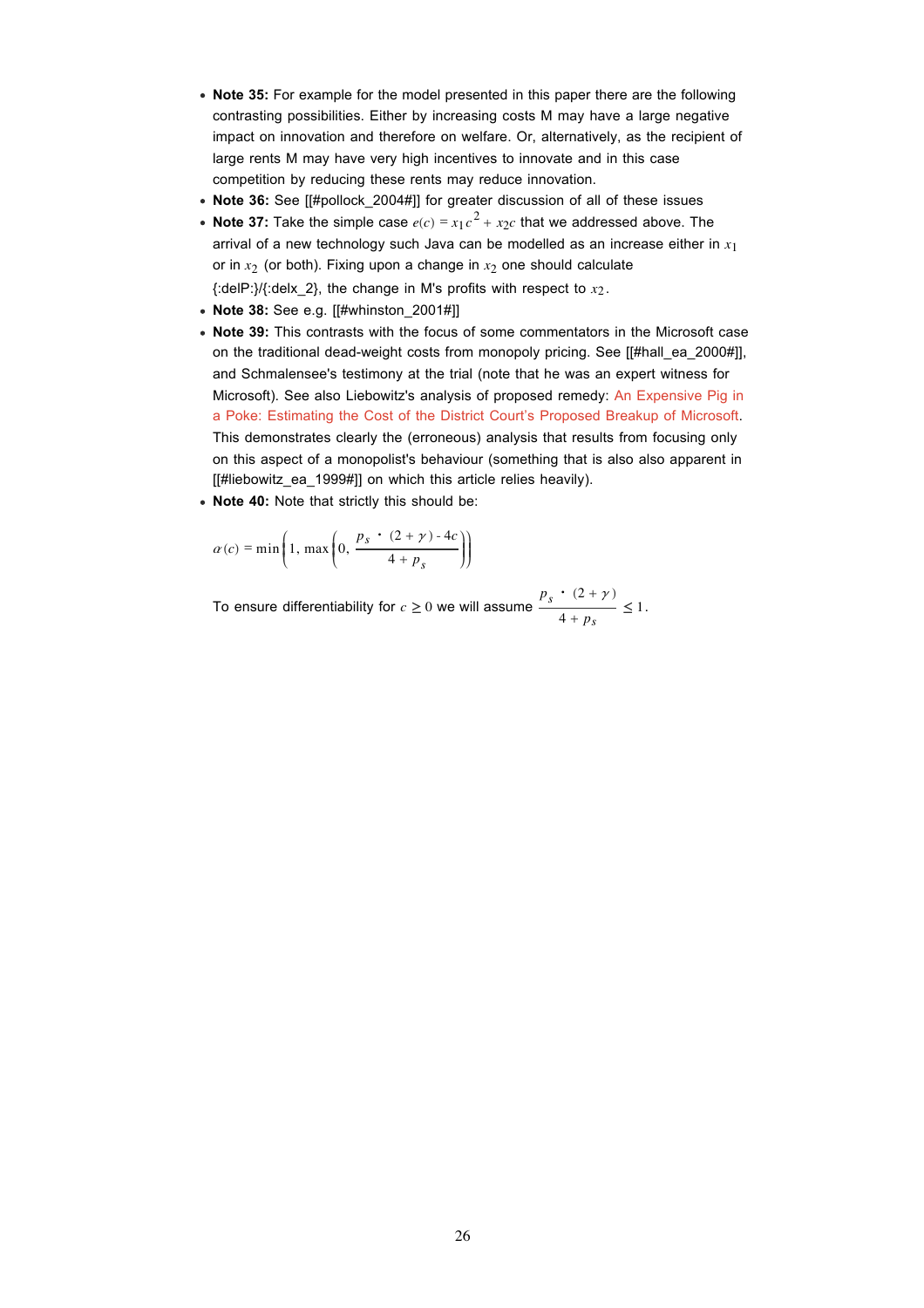# **Bibliography and References**

- 1. [aoki\_ea\_1999] The Economics of Number Portability: SCs and Two Part Tariffs, Aoki, R.; Small, J.; 2001 1. http://www.crnec.auckland.ac.nz/crnec/research/wp.html
- 2. [arthur\_1989] Competing Technologies, Increasing Returns and Lock-in by *Historical Events* , Arthur, Brian; Economic Journal pp. 106-131 1989 1. http://www.santafe.edu/arthur/Papers/Pdf\_files/EJ.pdf
- 3. [baker\_2003] *The Case for Antitrust Enforcement* , Baker, J.; JEP pp. 3-26 2003
- 4. [bresnahan\_2001] *The Economics of The Microsoft Case*, Bresnahan, T.; 1989 1. http://www.stanford.edu/~tbres/Microsoft/The\_Economics\_of\_The\_Microsoft\_Case.pdf
- [caldera\_drdos\_fullstory] *Caldera claims and auxiliary evidence in Caldera vs.*  5. *Microsoft DRDOS Lawsuit*

1. http://www.maxframe.com/DR/Info/fullstory/

- 6. [chakravorti\_2003] Theory of Credit Card Networks: A Survey of the Literature, Chakravorti, Sujit; Review of Network Economics pp. 50-68 2003-06 1. http://www.rnejournal.com/articles/chakravorti\_june03.pdf
- 7. [church\_ea\_1992] Network Effects, Software Provision and Standardization, Church, J.; Gandal, N.; Journal of Industrial Economics pp. 85-103 1992
- 8. [church\_ea\_2003] *Indirect Network Effects and Adoption Externalities*, Church, J.; Gandal, N.; Krause, D.; 2003
	- 1. http://spirit.tau.ac.il/public/gandal/Research.htm
- 9. [crandall\_ea\_2003] *Does Antitrust Policy Improve Consumer Welfare? Assessing the Evidence* , Crandall, R.; Winston, C.; JEP pp. 3-26 2003
- 10. [davis\_ea\_2000] A Competitive Perspective on Internet Explorer, Davis, Stephen; Murphy, Kevin; AER Papers and Proceedings pp. 184-187 2000-05
- 11. [doj\_1994] *COMPLAINT (For Violations of Sections 1 & 2 of the Sherman Act)*,
	- Department of Justice Antitrust Division.; 1994-07-15
		- 1. http://www.usdoj.gov/atr/cases/f0000/0046.htm
		- 2. http://www.usdoj.gov/atr/cases/ms\_index\_licensing.htm
- 12. [economides\_ea\_1992] *Competition and Integration Among Complements, and Network Market Structure* , Economides, N.; Salop, S.; Journal of Industrial Economics pp. 105-123 1992
- 13. [farrell\_2003] Integration and Independent Innovation on a Network, Farrell, Joseph; AER Papers and Proceedings pp. 420-424 2003
- 14. [farrell\_2004] A Simple Price-Theory Model of Anticompetitive Exclusive Dealing, Farrell, J.; 2004
	- 1. http://emlab.berkeley.edu/users/farrell/ftp/exclusive2.pdf
	- 2. http://emlab.berkeley.edu/users/farrell/
- 15. [farrell\_ea\_1985] *Standardization, Compatibility and Innovation*, Farrell, J.; Saloner, G.; Rand Journal of Economics pp. 70-83 1985
- 16. [farrell\_ea\_1986] Installed Base And Compatibility: Innovation, Product *Preannouncements, And Predation* , Farrell, J.; Saloner, G.; American Economic Review pp. 940-955 1986
- 17. [farrell\_ea\_1992] Converters, Compatibility, and the Control of Interfaces, Farrell, J.; Saloner, G.; Journal of Industrial Economics pp. 9-35 1992
- 18. [farrell\_ea\_2000] *Innovation, Rent Extraction, and Integration in Systems Markets*, Farrell, Joseph; Katz, M.; Journal of Industrial Economics pp. 413-432 2000
- 19. [farrell\_ea\_2001] *Competition and Lock-In: Competition with Switching Costs and Network Effects* , Farrell, J.; Klemperer, P.; 2001